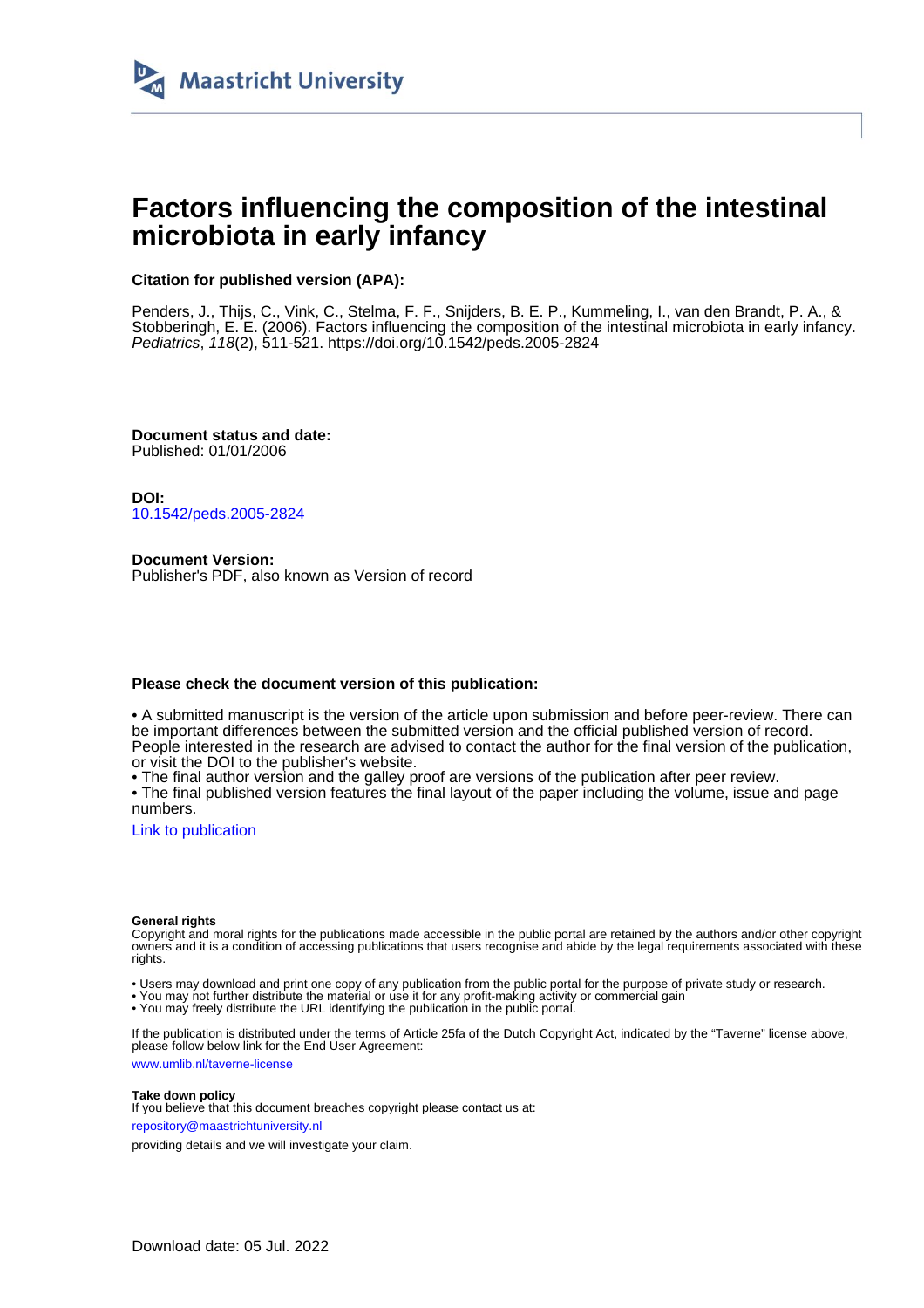# PEDIATRICS OFFICIAL JOURNAL OF THE AMERICAN ACADEMY OF PEDIATRICS

DOI: 10.1542/peds.2005-2824 *Pediatrics* 2006;118;511-521 Kummeling, Piet A. van den Brandt and Ellen E. Stobberingh John Penders, Carel Thijs, Cornelis Vink, Foekje F. Stelma, Bianca Snijders, Ischa **Infancy Factors Influencing the Composition of the Intestinal Microbiota in Early**

<http://www.pediatrics.org/cgi/content/full/118/2/511> located on the World Wide Web at: The online version of this article, along with updated information and services, is

rights reserved. Print ISSN: 0031-4005. Online ISSN: 1098-4275. Grove Village, Illinois, 60007. Copyright  $\ddot{\odot}$  2006 by the American Academy of Pediatrics. All and trademarked by the American Academy of Pediatrics, 141 Northwest Point Boulevard, Elk publication, it has been published continuously since 1948. PEDIATRICS is owned, published, PEDIATRICS is the official journal of the American Academy of Pediatrics. A monthly



Downloaded from [www.pediatrics.org](http://pediatrics.aappublications.org) at Universiteit Maastricht on December 18, 2008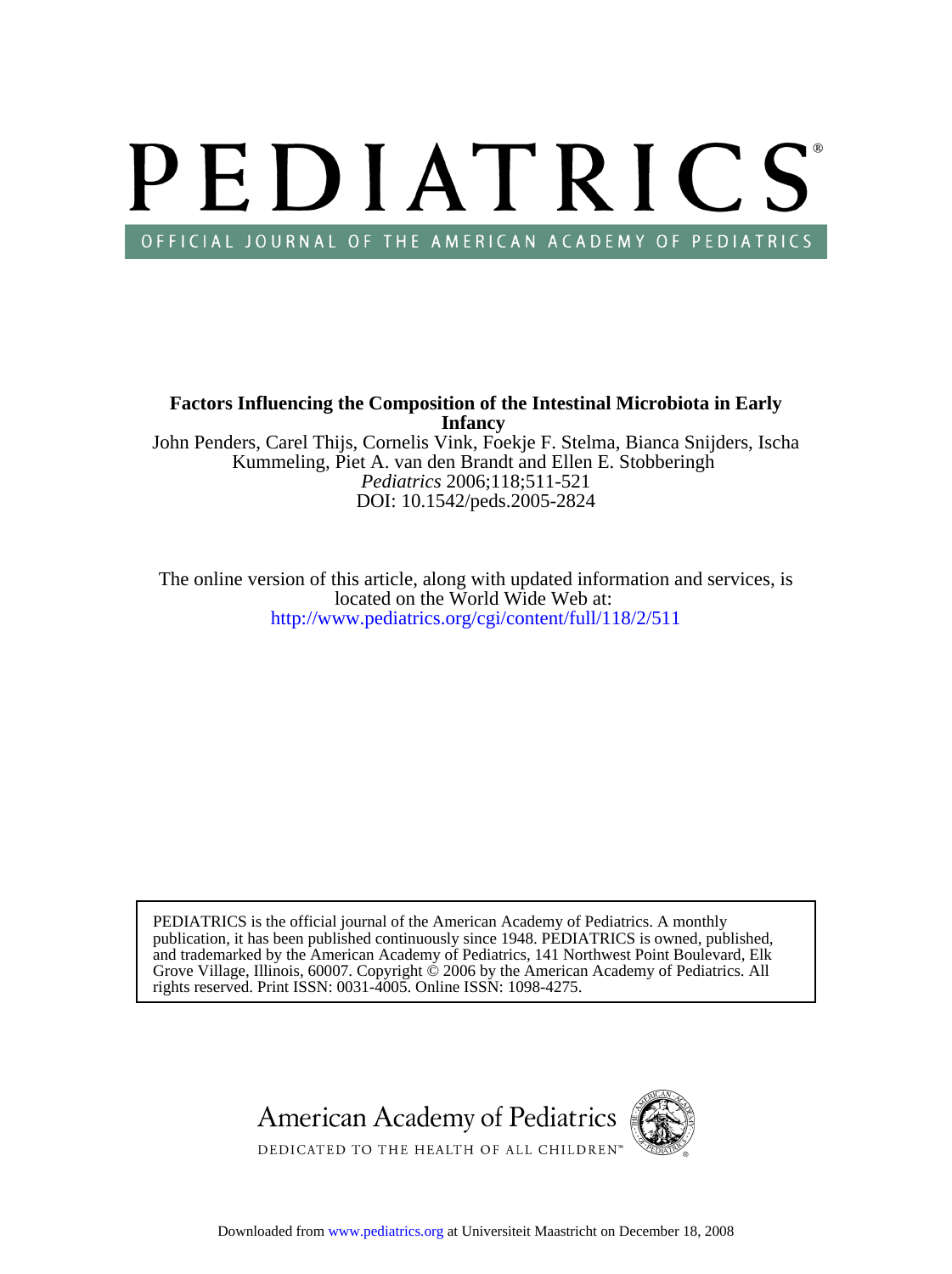# **Factors Influencing the Composition of the Intestinal Microbiota in Early Infancy**

John Penders, MScª, Carel Thijs, MD, PhDª<sup>,b</sup>, Cornelis Vink, PhD<sup>c</sup>, Foekje F. Stelma, MD, PhD<sup>c</sup>, Bianca Snijders, MSc<sup>b</sup>, Ischa Kummeling, MSc<sup>b</sup>, Piet A. van den Brandt, PhD<sup>a</sup>, Ellen E. Stobberingh, PhD<sup>c</sup>

<sup>a</sup>Department of Epidemiology, Nutrition and Toxicology Research Institute Maastricht, Maastricht University, Maastricht, Netherlands; <sup>b</sup>Department of Epidemiology, Care and Public Health Research Institute, Maastricht University, Maastricht, Netherlands; <sup>c</sup>Department of Medical Microbiology, University Hospital of Maastricht, Maastricht, Netherlands

The authors have indicated they have no financial relationships relevant to this article to disclose.

#### **ABSTRACT**

OBJECTIVE. The aim of this study was to examine the contribution of a broad range of external influences to the gut microbiotic composition in early infancy.

METHODS. Fecal samples from 1032 infants at 1 month of age, who were recruited from the KOALA Birth Cohort Study in the Netherlands, were subjected to quantitative real-time polymerase chain reaction assays for the enumeration of bifidobacteria, *Escherichia coli*, *Clostridium difficile*, *Bacteroides fragilis* group, lactobacilli, and total bacterial counts. Information on potential determinants of the gut microbiotic composition was collected with repeated questionnaires. The associations between these factors and the selected gut bacteria were analyzed with univariate and multivariate analyses.

RESULTS. Infants born through cesarean section had lower numbers of bifidobacteria and *Bacteroides*, whereas they were more often colonized with *C difficile*, compared with vaginally born infants. Exclusively formula-fed infants were more often colonized with *E coli*, *C difficile*, *Bacteroides*, and lactobacilli, compared with breastfed infants. Hospitalization and prematurity were associated with higher prevalence and counts of *C difficile*. Antibiotic use by the infant was associated with decreased numbers of bifidobacteria and *Bacteroides*. Infants with older siblings had slightly higher numbers of bifidobacteria, compared with infants without siblings.

CONCLUSIONS. The most important determinants of the gut microbiotic composition in infants were the mode of delivery, type of infant feeding, gestational age, infant hospitalization, and antibiotic use by the infant. Term infants who were born vaginally at home and were breastfed exclusively seemed to have the most "beneficial" gut microbiota (highest numbers of bifidobacteria and lowest numbers of *C difficile* and *E coli*).

www.pediatrics.org/cgi/doi/10.1542/ peds.2005-2824

doi:10.1542/peds.2005-2824

#### **Key Words**

infant, intestinal microbiota, bacterial colonization, 16S ribosomal RNA, real-time polymerase chain reaction

#### **Abbreviations**

PCR—polymerase chain reaction CFU— colony-forming units OR— odds ratio CI— confidence interval

Accepted for publication Feb 23, 2006

Address correspondence to John Penders, MSc, Department of Epidemiology, Nutrition and Toxicology Research Institute Maastricht, Maastricht University, PO Box 616, 6200 MD Maastricht, Netherlands. E-mail: j.penders@ epid.unimaas.nl

PEDIATRICS (ISSN Numbers: Print, 0031-4005; Online, 1098-4275). Copyright © 2006 by the American Academy of Pediatrics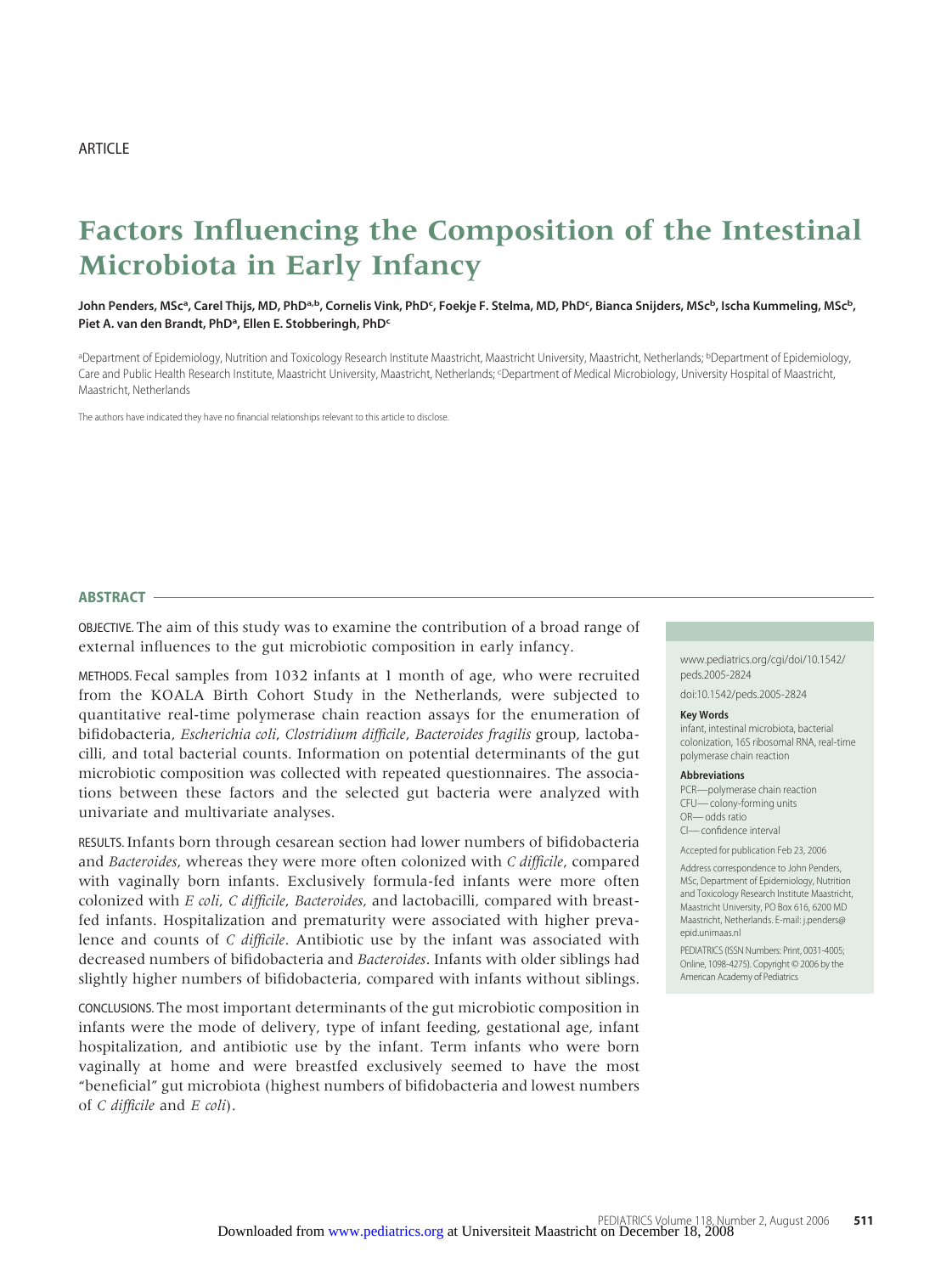THE GUT MICROBIOTA plays an important role in hu- $\mathsf{\mathsf{L}}$  man health by providing a barrier for colonization of pathogens, by exerting important metabolic functions (fermentation of nondigestible fibers, salvage of energy as short-chain fatty acids, and production of vitamin K), and by stimulating the development of the immune system.1 Bifidobacteria and lactobacilli are considered the most important health-beneficial bacteria for the human host, whereas bacteria such as staphylococci and clostridia are potentially pathogenic.2 Because the gut microbiota is involved in many aspects of human health, it is important to understand how the composition of this microbial ecology is established.

During early life, there are major changes in the composition of the intestinal microbiota. At birth, the intestines are sterile. Within a few hours, bacteria start to appear in the feces. Because the intestinal environment of neonates shows a positive oxidation/reduction potential at birth, the gastrointestinal tract is colonized first by facultative aerobes. Gradually, the consumption of oxygen by these bacteria changes the intestinal environment into a more-reduced one, permitting the subsequent growth of strict anaerobes.<sup>3</sup>

The bacteria colonizing the infant gut during the first days of life originate mainly from the mother and the environment. In early life, one of the first major determinants of the gut microbiota is the mode of delivery. Vaginally born infants are colonized at first by fecal and vaginal bacteria of the mother, whereas infants born through cesarean section are exposed initially to bacteria originating from the hospital environment and health care workers.3,4 Other factors that can influence the composition of the intestinal microbiota in neonates are the environment during birth, prematurity, hygiene measures, and the type of infant feeding.<sup>5</sup> We showed previously that breastfed infants had less *Clostridium difficile* and *Escherichia coli* in their feces at the age of 1 month, compared with formula-fed infants, whereas counts of bifidobacteria were comparable in the 2 groups.6

Although determinants of gut microbiotic composition were investigated previously in several studies, those studies focused on only 1 or a few determinants at a time and generally involved a limited number of infants.7–11 Many potential determinants of the intestinal microbiota are clustered. For example, infants born through cesarean section need to stay in the hospital more often and receive antibiotics more frequently than do infants born vaginally. Consequently, the effects of individual determinants on the composition of the intestinal microbiota can be distinguished only if a large population is studied.

The aim of this study was to examine the influence of a broad range of potential determinants of gut microbiotic composition in a prospective cohort study in the Netherlands. Fecal samples of  $>$  1000 infants, 1 month of age, were analyzed with real-time polymerase chain reaction (PCR) assays, to detect quantitatively several bacterial groups and species.

## **METHODS**

#### **Subjects and Study Design**

The KOALA Birth Cohort Study is a prospective birth cohort in the Netherlands. The design of this study was described in detail elsewhere.<sup>12</sup> Briefly, from October 2000 until December 2002, we recruited participants with diverse lifestyles, at 34 weeks of gestation. Pregnant women with a conventional lifestyle  $(N = 2343)$  were recruited from an ongoing prospective cohort study on pregnancy-related pelvic girdle pain in the Netherlands.13 Pregnant women with an alternative lifestyle (*N*  $=$  491) were recruited through organic food shops, anthroposophic doctors and midwives, Steiner schools, and magazines.

Beginning halfway during recruitment of the cohort (subjects recruited from January 2002 onward), fecal samples were collected from infants ( $N = 1176$ ) at the age of 1 month. Subjects received a feces tube with spoon (Sarstedt, Nümbrecht, Germany), together with a sanitary napkin, an instruction form, and a brief questionnaire (feces questionnaire). Parents collected a fecal sample by placing a sanitary napkin in the diaper (to prevent absorption of the feces by the diaper) and collecting the feces out of the napkin into the collection tube, and they sent the sample as soon as possible (the same day) to the Department of Medical Microbiology at the University Hospital of Maastricht, by mail. Exclusion criteria were insufficient amount of feces  $(<1 g)$ , feces collected before the age of 3 weeks or after the age of 6 weeks, and missing feces questionnaire.

#### **Information on Potential Determinants**

During pregnancy and the first months of the infant's life, information on perinatal determinants of the child's health, as well as hygiene, infections, nutrition, child rearing, and other lifestyle characteristics, was collected for all members of the cohort with repeated questionnaires. On the basis of these questionnaires, the following variables were selected as potential determinants of gut microbiotic composition: maternal education (lower education, vocational education, higher general secondary/preuniversity education, or higher vocational/academic education); maternal diet, defined as (1) regular diet (50% of meat, eggs, vegetables, fruit, and milk of regular origin), (2) vegetarian diet (no meat but other products mainly of regular origin), (3) organic/biodynamic diet (>50% of meat, eggs, vegetables, fruit, and milk of organic or biodynamic origin), or (4) organic/ biodynamic vegetarian diet; maternal probiotic use during pregnancy (frequency of consumption of dairy products with additional lactic acid-producing bacteria);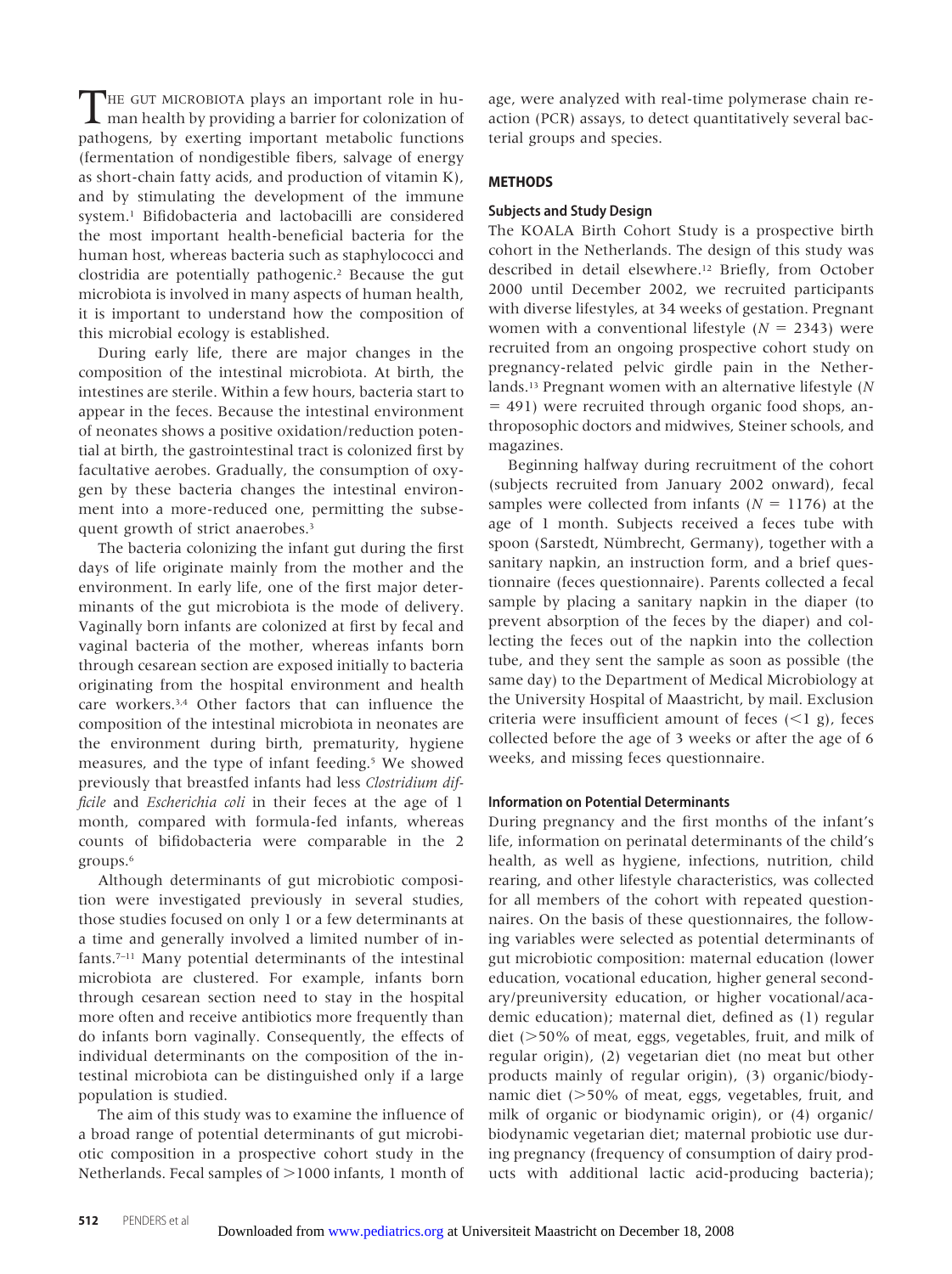maternal antibiotic use during last month of pregnancy (yes or no); prolonged rupture of membranes  $\approx$  24 or 24 hours before delivery); place and mode of delivery (vaginal delivery at home, vaginal delivery in hospital, artificial delivery [forceps delivery and vacuum extraction] in hospital, or cesarean section in hospital); hospitalization of the infant after birth (days of hospitalization immediately after birth); infant gender (male or female); gestational age  $( $37, 37-41, 0r > 41$  weeks); birth$ weight ( $\leq$ 2500, 2500–4500, or  $>$ 4500 g); birth season (winter, spring, summer, or autumn); type of infant feeding during the first 1 month of life (exclusively breastfed, exclusively formula fed, or a combination); brand of infant formula (exclusive consumption of brand A, brand B with locust bean gum, brand C, or brand D with oligosaccharides during the first 1 month of life); antibiotic/antifungal use by the infant during the first 1 month of life (yes or no); fever of the infant in the first 1 month of life (yes or no); number of siblings (0, 1 or 2, or  $>$ 2); living on a farm (yes or no); and having furry pets (none, cat, dog, other, or a combination).

## **DNA Purification From Feces**

At the laboratory, fecal samples were 10-fold diluted in peptone/water (Oxoid CM0009) containing 20% (vol/ vol) glycerol (Merck, Darmstadt, Germany) and were stored at  $-20^{\circ}$ C until analysis. For DNA isolation, 0.2 mL of the diluted feces was added to a 2-mL vial containing  $\sim$ 300 mg of glass beads (diameter: 0.1 mm) and 1.4 mL of ASL buffer from the QIAamp DNA stool minikit (Qiagen, Hilden, Germany), and the samples were disrupted in a mini-bead beater (Biospec Products, Bartlesville, OK) at 5000 rpm for 3 minutes. Subsequently, the bacterial DNA was isolated from the samples with the QIAamp DNA stool mini kit, according to the instructions provided by the manufacturer. The DNA was eluted in a final volume of 200  $\mu$ L.

|  | <b>TABLE 1</b> Primers and Probes Used in This Study |
|--|------------------------------------------------------|
|--|------------------------------------------------------|

#### **Microbial Analysis With Real-Time PCR Assays**

DNA from all fecal samples was subjected to real-time PCR assays for bifidobacteria*, E coli*, *C difficile*, *Bacteroides fragilis* group, lactobacilli, and total bacteria based on 16S rDNA gene sequences (primers and probes are listed in Table 1). Development and validation of the real-time PCR assays were described in detail elsewhere.<sup>6,14–17</sup> The 5-nuclease technique was used for detection of bifidobacteria*, E coli*, *C difficile*, and members of the *B fragilis* group. For detection of bifidobacteria, amplifications were conducted in a total volume of 50  $\mu$ L, containing  $1 \times$  TaqMan Universal PCR Master Mix (Applied Biosystems, Foster City, CA), 300 nmol/L levels of both primers, 150 nmol/L TaqMan probe, and 20  $\mu$ L of purified target DNA (see above). For *E coli*, *C difficile*, and *B fragilis* group, amplifications were conducted in a total volume of 25  $\mu$ L, containing  $1 \times$  TaqMan Universal PCR Master Mix (Applied Biosystems), 900 nmol/L levels of both primers, 200 nmol/L TaqMan probe, and 10  $\mu$ L of purified target DNA. The amplification (2 minutes at 50°C, 10 minutes at 95°C, and 42 cycles of 15 seconds at 95°C and 1 minute at 60°C) and detection were conducted with an Applied Biosystems Prism 7000 sequence detection system (Applied Biosystems).

For quantification of lactobacilli and total bacterial load, real-time detection of PCR products was conducted with SYBR Green I (Bio-Rad Laboratories, Hercules, CA). The PCR for lactobacilli was conducted in a total volume of 25  $\mu$ L, containing  $1 \times$  iQ SYBR Green Supermix (Bio-Rad), 500 nmol/L levels of both primers, and 5  $\mu$ L of purified target DNA. The amplification was conducted as follows: 5 minutes at 95°C, followed by 35 cycles consisting of 15 seconds at 95°C, 20 seconds at 58°C, and 45 seconds at 72°C, with a final extension step at 72°C for 5 minutes. After amplification, melting curve analysis was performed from 60°C to 95°C, with increments of 0.5°C per 10 seconds. For quantification of the

| <b>Target Organisms</b><br>(Amplicon Size) | Primer/Probe   | Sequence (5' to 3')              | $T_{\rm mv}$ °C | Source         |
|--------------------------------------------|----------------|----------------------------------|-----------------|----------------|
| Bifidobacterium spp (126 bp)               | Forward primer | GCGTGCTTAACACATGCAAGTC           | 59              | Ref 6          |
|                                            | Reverse primer | CACCCGTTTCCAGGAGCTATT            | 59              | Ref 6          |
|                                            | Probe          | <b>TCACGCATTACTCACCCGTTCGCC</b>  | 70              | Ref 6          |
| $E$ coli (96 bp)                           | Forward primer | CATGCCGCGTGTATGAAGAA             | 59              | Ref 14         |
|                                            | Reverse primer | CGGGTAACGTCAATGAGCAAA            | 59              | Ref 14         |
|                                            | Probe          | TATTAACTTTACTCCCTTCCTCCCCGCTGAA  | 68              | Ref 14         |
| C difficile (114 bp)                       | Forward primer | <b>TTGAGCGATTTACTTCGGTAAAGA</b>  | 58              | Ref 6          |
|                                            | Reverse primer | <b>TGTACTGGCTCACCTTTGATATTCA</b> | 59              | Ref 6          |
|                                            | Probe          | CCACGCGTTACTCACCCGTCCG           | 69              | Ref 6          |
| B fragilis group (92 bp)                   | Forward primer | CGGAGGATCCGAGCGTTA               | 58              | This study     |
|                                            | Reverse primer | CCGCAAACTTTCACAACTGACTTA         | 59              | Ref 43         |
|                                            | Probe          | CGCTCCCTTTAAACCCAATAAATCCGG      | 68              | This study     |
| Lactobacillus spp (341 bp)                 | Forward primer | AGCAGTAGGGAATCTTCCA              | 59              | Refs 16 and 44 |
|                                            | Reverse primer | CACCGCTACACATGGAG                | 59              | Refs 16 and 45 |
| Total count (467 bp)                       | Forward primer | TCCTACGGGAGGCAGCAGT              | 59              | <b>Ref 17</b>  |
|                                            | Reverse primer | GGACTACCAGGGTATCTAATCCTGTT       | 58              | Ref 17         |

 $T<sub>m</sub>$  indicates melting temperature; bp, base pairs.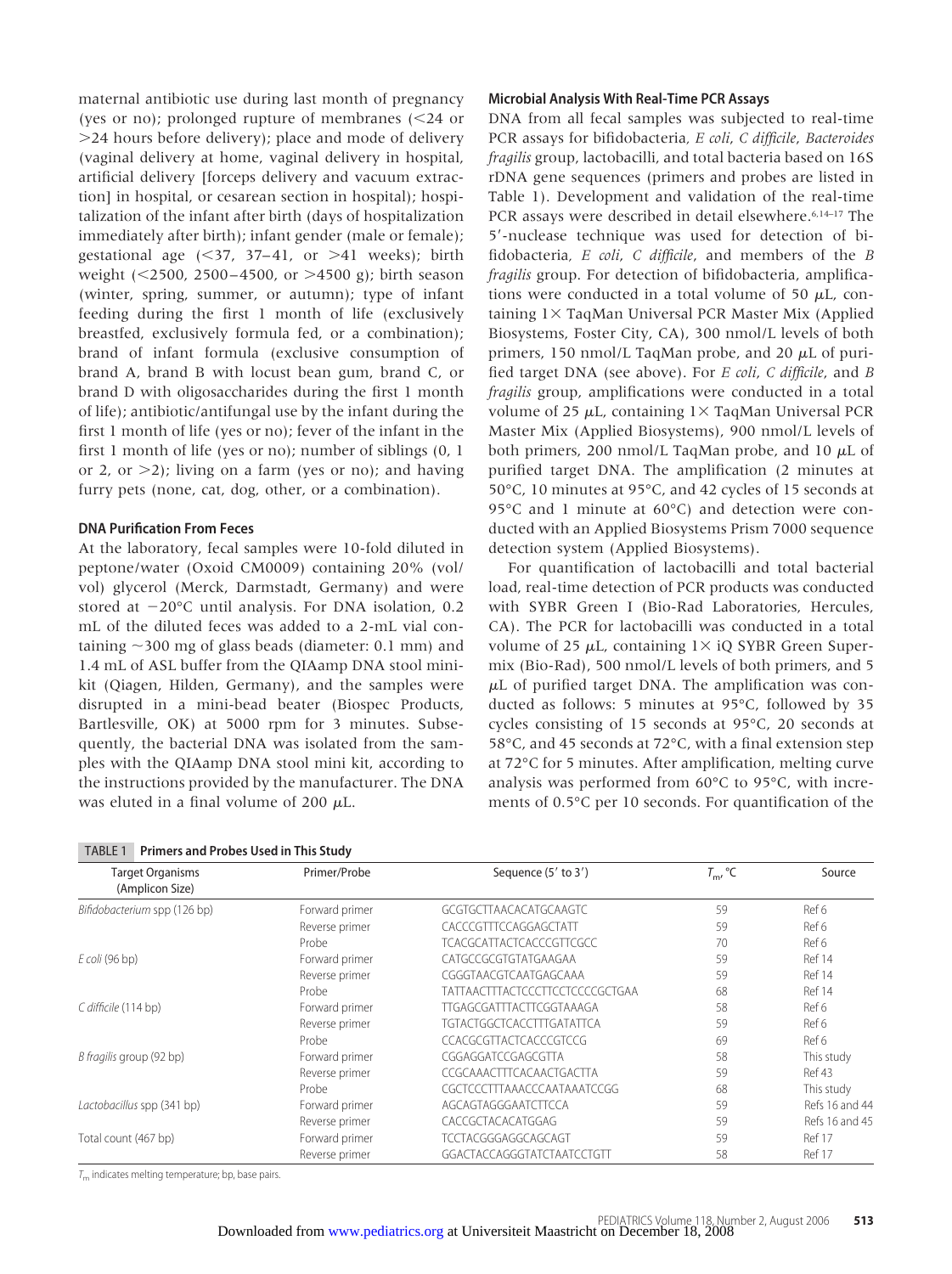total bacterial load, amplifications were conducted in a total volume of 25  $\mu$ L, containing 1× iQ SYBR Green Supermix (Bio-Rad), 300 nmol/L levels of both primers, and 5  $\mu$ L of purified target DNA. The amplification consisted of 4 minutes at 95°C and 30 seconds at 60°C, followed by 35 cycles of 30 seconds at 60°C, 15 seconds at 95°C, and 30 seconds at 60°C. Finally, melting curve analysis was performed from 60°C to 95°C, with increments of 0.5°C per 10 seconds. Amplification, melting curve analysis, and detection were conducted with the MyiQ single-color, real-time PCR detection system (Bio-Rad).

## **Statistical Analyses**

Values of  $log_{10}$  colony-forming units (CFU) per gram for the bacterial groups and species were calculated for each stool sample from the threshold cycle values by using the constructed standard curves. The prevalence of colonization was expressed as the percentage of infants colonized with a specific bacterial group or species. To determine the unadjusted overall effects of the individual determinants on the prevalence and counts of the bacteria simultaneously, the Mann-Whitney rank-sum test was used.

To analyze the effects of the individual determinants, with adjustment for all other determinants, 2 multivariate approaches were used. First, linear regression analyses were used to examine the effects of the determinants on the bacterial counts. In the linear regression analyses, only infants who were colonized with the bacterial group or species were included. Total bacterial count was added as an additional independent variable to account for differences in the consistency of fecal samples. Second, logistic regression analyses were used to examine the effect of the determinants on the prevalence of colonization (colonized compared with not colonized). Both linear and logistic regression models included all of the determinants under study as independent variables and 1 of the bacterial groups or species as the dependent variable at a time. Length of hospitalization (in days) was included as a continuous variable in the regression models, whereas all other independent variables were incorporated as categorical variables.

To limit the chance of falsely rejecting the null hypothesis (no association) as a result of multiple testing, we chose to set  $\alpha$  at .01 (2-sided), instead of the usual .05. Therefore, we present 99% confidence intervals (CIs) for the odds ratios (ORs) from logistic regression analyses.

#### **Ethical Considerations**

The KOALA Study was approved by the ethics committee of the University Hospital of Maastricht, and all parents signed informed consent for the study.

### **RESULTS**

#### **Study Samples**

Fecal samples from a total of 1176 infants were collected. After exclusion of samples that were of insufficient amount ( $n = 65$ ), samples that were collected before the age of 3 weeks or after the age of 6 weeks ( $n = 54$ ), and samples for which the feces questionnaire was missing  $(n = 25)$ , fecal samples from 1032 infants were included for analysis.

Almost all infants were colonized with bifidobacteria, and these bacteria outnumbered all other bacterial groups and species (Table 2). The majority of infants were also colonized with *E coli* and members of the *B fragilis* group, whereas both the prevalence and counts of lactobacilli and *C difficile* were much lower.

Table 3 shows the prevalence and counts of the bacterial groups and species for the individual determinants under study. In Table 4, the associations between these determinants and the prevalence and counts of the fecal bacteria under study, as determined in the multivariate analyses, are presented. More-detailed information on these associations, including regression coefficients and ORs from the linear and logistic regression analyses, is shown in Table 5.

#### **Maternal Education, Diet, Antibiotic Use, and Probiotic Use**

More than one half of the women in this population (*n*  $=$  572) had a higher vocational or academic degree. Maternal education was not associated, however, with the infants' gut microbiotic composition.

Infants whose mothers consumed an organic or biodynamic diet seemed to have slightly lower numbers of *E coli* in their stools than did infants whose mothers consumed a regular diet (Table 3); however, this association was not observed in the multivariate analysis (data not shown). Mothers who consumed an organic diet more often (95%) breastfed their infants exclusively, compared with mothers who consumed a regular diet (59%), which suggests that the type of infant feeding was the underlying cause of the association between maternal diet and infant's microbiotic composition in the univariate analysis. Probiotic use and antibiotic use by

TABLE 2 **Median Counts and Prevalence of Selected Gut Bacteria in Feces of Infants 1 Month of Age (n 1032)**

|                                                                                                     | <b>Bifidobacteria</b> | E coli | . difficile | <i>B fragilis Group</i> | Lactobacilli                         | Total |
|-----------------------------------------------------------------------------------------------------|-----------------------|--------|-------------|-------------------------|--------------------------------------|-------|
| Median counts (range), $log_{10}$ CFU/g feces 10.68 (6.84-11.56) 9.35 (5.91-10.79) 5.32 (2.70-9.57) |                       |        |             | $9.28(5.74 - 10.44)$    | 8.66 (7.92-10.73) 11.12 (9.43-12.14) |       |
| Prevalence, %                                                                                       | 98.6                  |        | 25.0        | 81.6                    |                                      | 100   |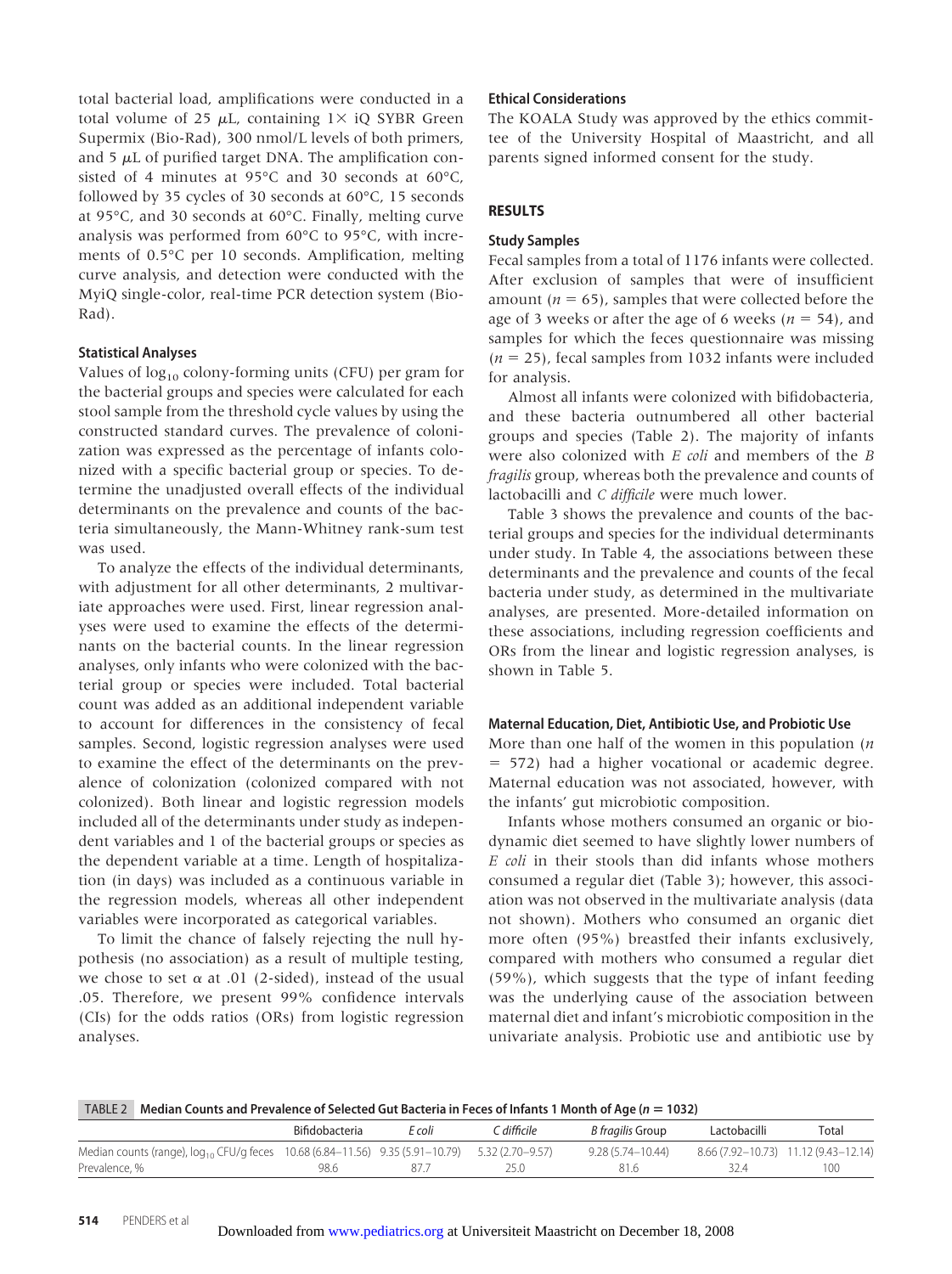| Characteristics                                             | No. |                                         | Bifidobacteria                                                                                           |                                         | E coli          |                                         | C difficile     |                                         | <b>B</b> fragilis Group |                                         | Lactobacilli | Total Counts,                            |
|-------------------------------------------------------------|-----|-----------------------------------------|----------------------------------------------------------------------------------------------------------|-----------------------------------------|-----------------|-----------------------------------------|-----------------|-----------------------------------------|-------------------------|-----------------------------------------|--------------|------------------------------------------|
|                                                             |     | Median,<br>$log_{10}$<br>CFU/g<br>Feces | Counts, Prevalence, Counts, Prevalence, Counts, Prevalence, Counts, Prevalence, Counts, Prevalence,<br>% | Median,<br>$log_{10}$<br>CFU/g<br>Feces | $\%$            | Median,<br>$log_{10}$<br>CFU/g<br>Feces | %               | Median,<br>$log_{10}$<br>CFU/g<br>Feces | %                       | Median,<br>$log_{10}$<br>CFU/g<br>Feces | %            | Median, log <sub>10</sub><br>CFU/g Feces |
| Maternal education                                          |     |                                         |                                                                                                          |                                         |                 |                                         |                 |                                         |                         |                                         |              |                                          |
| Lower education <sup>a</sup>                                | 75  | 10.71                                   | 100                                                                                                      | 9.47                                    | 92              | 4.95                                    | 24              | 9.32                                    | 77                      | 8.87                                    | 39           | 11.16                                    |
| Vocational                                                  | 242 | 10.73                                   | 98                                                                                                       | 9.43                                    | 91              | 6.37                                    | 25              | 9.41                                    | 86                      | 8.65                                    | 34           | 11.18                                    |
| Higher general                                              | 107 | 10.68                                   | 97                                                                                                       | 9.41                                    | 88              | 5.49                                    | 19              | 9.29                                    | 80                      | 8.66                                    | 31           | 11.06                                    |
| secondary/preuniversity                                     |     |                                         |                                                                                                          |                                         |                 |                                         |                 |                                         |                         |                                         |              |                                          |
| Higher<br>vocational/academic<br>education                  | 572 | 10.65                                   | 99                                                                                                       | 9.24                                    | 86              | 5.30                                    | 25              | 9.21                                    | 80                      | 8.64                                    | 30           | 11.08                                    |
| Maternal diet <sup>b</sup>                                  |     |                                         |                                                                                                          |                                         |                 |                                         |                 |                                         |                         |                                         |              |                                          |
| Regular <sup>a</sup>                                        | 723 | 10.67                                   | 99                                                                                                       | 9.49                                    | 89              | 5.40                                    | 26              | 9.39                                    | 82                      | 8.70                                    | 34           | 11.15                                    |
| Organic/biodynamic                                          | 49  | 10.56                                   | 98                                                                                                       | 8.91                                    | 82 <sup>c</sup> | 6.70                                    | 16              | 8.93                                    | 75                      | 8.51                                    | 33           | 10.92                                    |
| Vegetarian                                                  | 47  | 10.63                                   | 98                                                                                                       | 9.06                                    | 85              | 6.76                                    | 17              | 9.00                                    | 81                      | 8.66                                    | 32           | 11.05                                    |
| Organic/biodynamic<br>vegetarian<br>Maternal probiotic useb | 16  | 10.61                                   | 94                                                                                                       | 8.66                                    | 88              | 4.17                                    | 25              | 8.16                                    | 69                      | 8.48                                    | 38           | 10.91                                    |
| Never/sporadic <sup>a</sup>                                 | 814 | 10.67                                   | 99                                                                                                       | 9.30                                    | 88              | 5.06                                    | 25              | 9.24                                    | 82                      | 8.64                                    | 32           | 11.10                                    |
| Several times per<br>month                                  | 100 | 10.62                                   | 98                                                                                                       | 9.23                                    | 82              | 6.74                                    | 21              | 9.36                                    | 75                      | 8.68                                    | 34           | 11.12                                    |
| Several times per week                                      | 65  | 10.75                                   | 100                                                                                                      | 9.45                                    | 95              | 5.30                                    | 39              | 9.29                                    | 83                      | 8.74                                    | 39           | 11.24                                    |
| Daily                                                       | 23  | 10.48                                   | 100                                                                                                      | 9.71                                    | 70              | 5.40                                    | 13              | 9.34                                    | 83                      | 8.71                                    | 35           | 11.21                                    |
| Maternal antibiotic used                                    |     |                                         |                                                                                                          |                                         |                 |                                         |                 |                                         |                         |                                         |              |                                          |
| No <sup>a</sup>                                             | 972 | 10.68                                   | 99                                                                                                       | 9.32                                    | 88              | 5.10                                    | 25              | 9.28                                    | 82                      | 8.65                                    | 32           | 11.12                                    |
| Yes                                                         | 38  | 10.60                                   | 92                                                                                                       | 9.48                                    | 95              | 5.92                                    | 16              | 9.30                                    | 74                      | 8.68                                    | 50           | 11.13                                    |
| Rupture of membranes                                        |     |                                         |                                                                                                          |                                         |                 |                                         |                 |                                         |                         |                                         |              |                                          |
| $\leq$ 24 h <sup>a</sup>                                    | 996 | 10.67                                   | 99                                                                                                       | 9.36                                    | 88              | 5.30                                    | 25              | 9.28                                    | 82                      | 8.68                                    | 32           | 11.12                                    |
| >24h                                                        | 36  | 10.61                                   | 100                                                                                                      | 8.93                                    | 89              | 6.97                                    | 19              | 9.23                                    | 78                      | 8.50                                    | 31           | 11.05                                    |
| Place and mode of<br>delivery                               |     |                                         |                                                                                                          |                                         |                 |                                         |                 |                                         |                         |                                         |              |                                          |
| Natural delivery at                                         | 480 | 10.67                                   | 99                                                                                                       | 9.09                                    | 85              | 4.20                                    | 19              | 9.21                                    | 83                      | 8.58                                    | 32           | 11.02                                    |
| homea<br>Natural delivery in<br>hospital                    | 346 | 10.74                                   | 99                                                                                                       | 9.54                                    | 91 <sup>e</sup> | 5.45                                    | 26 <sup>c</sup> | 9.40                                    | 85                      | 8.65                                    | 34           | 11.18 <sup>e</sup>                       |
| Artificial delivery in<br>hospital                          | 76  | 10.80                                   | 100                                                                                                      | 9.73                                    | 91 <sup>e</sup> | 6.19                                    | 34 <sup>c</sup> | 9.60                                    | 87                      | 8.50                                    | 30           | 11.36 <sup>e</sup>                       |
| Cesarean section in<br>hospital                             | 108 | 10.38                                   | 96 <sup>e</sup>                                                                                          | 9.59                                    | 88c             | 6.36                                    | 42 <sup>e</sup> | 6.67                                    | 63 <sup>e</sup>         | 8.87                                    | 32           | 11.11                                    |
| Hospitalization after birth                                 |     |                                         |                                                                                                          |                                         |                 |                                         |                 |                                         |                         |                                         |              |                                          |
| Noa                                                         | 737 | 10.69                                   | 99                                                                                                       | 9.24                                    | 87              | 4.38                                    | 20              | 9.27                                    | 83                      | 8.58                                    | 32           | 11.10                                    |
| 1 <sub>d</sub>                                              | 91  | 10.77                                   | 100                                                                                                      | 9.57                                    | 90              | 6.60                                    | 30              | 9.60                                    | 81                      | 8.68                                    | 33           | 11.33c                                   |
| $2-3d$                                                      | 85  | 10.65                                   | 100                                                                                                      | 9.72                                    | 93 <sup>e</sup> | 6.39                                    | $40^{\circ}$    | 9.41                                    | 79                      | 8.88                                    | 37           | 11.23                                    |
| $4-6d$                                                      | 73  | 10.36                                   | 96 <sup>e</sup>                                                                                          | 9.76                                    | 89              | 6.03                                    | 43 <sup>e</sup> | 6.56                                    | 68 <sup>e</sup>         | 8.71                                    | 41           | 11.08                                    |
| $\geq 7 d$                                                  | 25  | 10.25                                   | 96c                                                                                                      | 9.40                                    | 88              | 6.94                                    | 40 <sup>c</sup> | 8.42                                    | 80                      | 9.44                                    | 28           | 10.96                                    |
| Gender                                                      |     |                                         |                                                                                                          |                                         |                 |                                         |                 |                                         |                         |                                         |              |                                          |
| Male <sup>a</sup>                                           | 531 | 10.64                                   | 99                                                                                                       | 9.37                                    | 89              | 5.61                                    | 24              | 9.20                                    | 80                      | 8.76                                    | 32           | 11.10                                    |
| Female                                                      | 501 | 10.70                                   | 98                                                                                                       | 9.28                                    | 86              | 5.06                                    | 25              | 9.34                                    | 83                      | 8.58                                    | 33           | 11.12                                    |
| Gestational age at birth                                    |     |                                         |                                                                                                          |                                         |                 |                                         |                 |                                         |                         |                                         |              |                                          |
| <37 wk (premature)                                          | 11  | 10.53                                   | 91                                                                                                       | 9.02                                    | 73              | 7.12                                    | 64 <sup>c</sup> | 8.95                                    | 82                      | 8.80                                    | 27           | 10.80                                    |
| 37-41 wka                                                   | 860 | 10.68                                   | 99                                                                                                       | 9.30                                    | 87              | 5.06                                    | 23              | 9.27                                    | 82                      | 8.61                                    | 33           | 11.12                                    |
| >41 wk (postmature)<br>Birth weight                         | 37  | 10.44                                   | 100                                                                                                      | 9.77                                    | 84              | 6.99                                    | 35              | 9.51                                    | 78                      | 8.72                                    | 32           | 11.14                                    |
| $<$ 2500 $q$                                                | 11  | 10.45                                   | 100                                                                                                      | 8.67                                    | 100             | 7.12                                    | 27              | 9.31                                    | 82                      | 9.12                                    | 36           | 11.28                                    |
| 2500-4500 g <sup>a</sup>                                    | 906 | 10.67                                   | 99                                                                                                       | 9.32                                    | $87\,$          | 5.08                                    | 24              | 9.30                                    | 82                      | 8.65                                    | 33           | 11.12                                    |
| $>4500$ q                                                   | 26  | 10.61                                   | 100                                                                                                      | 9.59                                    | 85              | 6.07                                    | 23              | 9.30                                    | 77                      | 8.60                                    | 35           | 11.03                                    |
| Birth season                                                |     |                                         |                                                                                                          |                                         |                 |                                         |                 |                                         |                         |                                         |              |                                          |
| Winter <sup>a</sup>                                         | 285 | 10.67                                   | 99                                                                                                       | 9.37                                    | 85              | 5.61                                    | 22              | 9.20                                    | 81                      | 8.65                                    | 32           | 11.11                                    |
| Spring                                                      | 241 | 10.65                                   | 96                                                                                                       | 9.26                                    | 88              | 6.28                                    | 25              | 9.44                                    | 82                      | 8.87                                    | 37           | 11.13                                    |
| Summer                                                      | 286 | 10.55                                   | 99                                                                                                       | 9.23                                    | 92              | 4.60                                    | 23              | 9.04                                    | 82                      | 8.65                                    | 33           | 11.04                                    |
| Autumn                                                      | 216 | 10.84                                   | 99                                                                                                       | 9.53                                    | 86              | 4.74                                    | 30              | 9.31                                    | 81                      | 8.40                                    | 26           | 11.21                                    |

|  | TABLE 3 Median Counts and Prevalence of Colonization With Selected Gut Bacteria in Feces of Infants 1 Month of Age ( $n = 1032$ ) |  |
|--|-----------------------------------------------------------------------------------------------------------------------------------|--|
|--|-----------------------------------------------------------------------------------------------------------------------------------|--|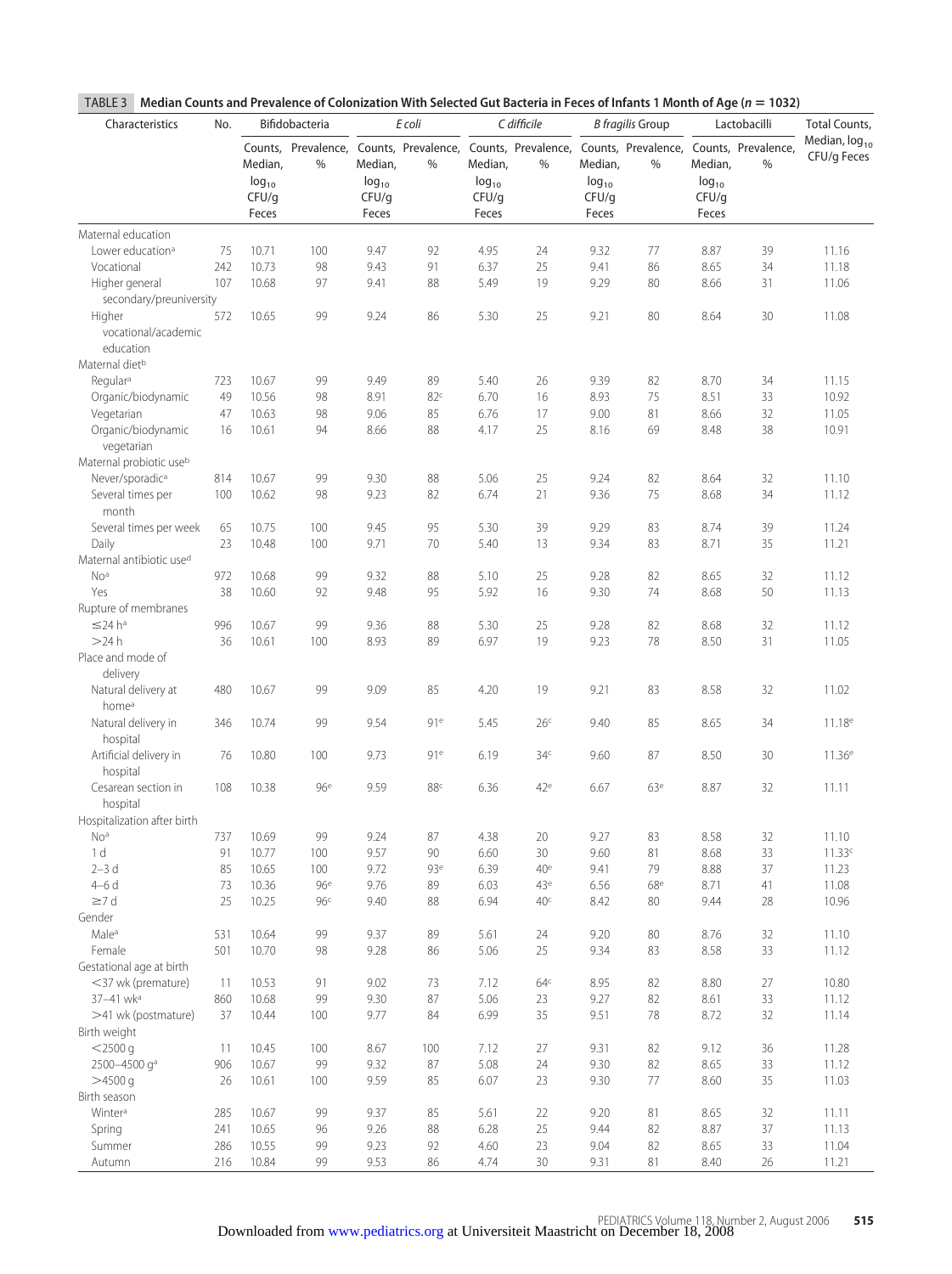| TABLE 3<br>Continued                            |     |                                         |                             |                                         |                                                                     |                                         |                 |                                         |                         |                                         |                             |                                          |
|-------------------------------------------------|-----|-----------------------------------------|-----------------------------|-----------------------------------------|---------------------------------------------------------------------|-----------------------------------------|-----------------|-----------------------------------------|-------------------------|-----------------------------------------|-----------------------------|------------------------------------------|
| Characteristics                                 | No. |                                         | Bifidobacteria              |                                         | E coli                                                              |                                         | C difficile     |                                         | <b>B</b> fragilis Group |                                         | Lactobacilli                | <b>Total Counts,</b>                     |
|                                                 |     | Median,<br>$log_{10}$<br>CFU/q<br>Feces | Counts, Prevalence,<br>$\%$ | Median,<br>$log_{10}$<br>CFU/q<br>Feces | Counts, Prevalence, Counts, Prevalence, Counts, Prevalence,<br>$\%$ | Median,<br>$log_{10}$<br>CFU/g<br>Feces | $\%$            | Median,<br>$log_{10}$<br>CFU/g<br>Feces | $\%$                    | Median,<br>$log_{10}$<br>CFU/q<br>Feces | Counts, Prevalence,<br>$\%$ | Median, log <sub>10</sub><br>CFU/g Feces |
| Type of infant feeding                          |     |                                         |                             |                                         |                                                                     |                                         |                 |                                         |                         |                                         |                             |                                          |
| Exclusively breastfed <sup>a</sup>              | 700 | 10.67                                   | 99                          | 9.06                                    | 85                                                                  | 4.53                                    | 21              | 8.99                                    | 79                      | 8.54                                    | 29                          | 10.98                                    |
| Exclusively formula fed                         | 232 | 10.69                                   | 97                          | 9.84                                    | 94 <sup>e</sup>                                                     | 7.43                                    | 33 <sup>e</sup> | 9.76                                    | 88 <sup>e</sup>         | 8.93                                    | 41e                         | 11.43 <sup>e</sup>                       |
| Combination                                     | 98  | 10.78                                   | 99                          | 9.76                                    | 93 <sup>e</sup>                                                     | 5.58                                    | 35 <sup>c</sup> | 9.53                                    | 83 <sup>c</sup>         | 8.71                                    | 34                          | $11.36^e$                                |
| Type of infant formula                          |     |                                         |                             |                                         |                                                                     |                                         |                 |                                         |                         |                                         |                             |                                          |
| Brand A <sup>a</sup>                            | 47  | 10.51                                   | 96                          | 9.83                                    | 91                                                                  | 7.68                                    | 40              | 9.84                                    | 89                      | 8.84                                    | 34                          | 11.45                                    |
| Brand B (with locust<br>bean gum)               | 19  | 10.80                                   | 95                          | 9.81                                    | 89                                                                  | 6.56                                    | 21              | 9.80                                    | 95                      | 8.40                                    | 47                          | 11.43                                    |
| Brand C                                         | 39  | 10.81                                   | 95                          | 9.82                                    | 93                                                                  | 7.28                                    | 25              | 9.70                                    | 87                      | 8.68                                    | 38                          | 11.28                                    |
| Brand D (with<br>oligosaccharides)              | 20  | 11.19                                   | 100 <sup>e</sup>            | 9.63                                    | 95                                                                  | 6.23                                    | 30              | 10.11                                   | 75                      | 9.29                                    | 55                          | 11.65                                    |
| Antibiotic/antimycotic use<br>during first 1 mo |     |                                         |                             |                                         |                                                                     |                                         |                 |                                         |                         |                                         |                             |                                          |
| Noa                                             | 945 | 10.70                                   | 98                          | 9.32                                    | 88                                                                  | 5.50                                    | 25              | 9.31                                    | 82                      | 8.65                                    | 32                          | 11.12                                    |
| Oral antibiotic                                 | 28  | 10.29                                   | 100c                        | 9.45                                    | 79                                                                  | 7.12                                    | 18              | 6.39                                    | 82 <sup>c</sup>         | 8.62                                    | 36                          | 10.92                                    |
| Oral miconazole                                 | 22  | 10.18                                   | 100 <sup>c</sup>            | 9.57                                    | 82                                                                  | 4.47                                    | 23              | 9.35                                    | 86                      | 8.68                                    | 36                          | 11.04                                    |
| Oral nystatin                                   | 15  | 10.77                                   | 93                          | 9.67                                    | 87                                                                  | 4.81                                    | 13              | 9.33                                    | 73                      | 8.64                                    | 33                          | 11.00                                    |
| Fever in first 1 mo                             |     |                                         |                             |                                         |                                                                     |                                         |                 |                                         |                         |                                         |                             |                                          |
| No <sup>a</sup>                                 | 893 | 10.67                                   | 99                          | 9.31                                    | 87                                                                  | 5.07                                    | 26              | 9.25                                    | 81                      | 8.61                                    | 31                          | 11.11                                    |
| Yes                                             | 47  | 10.58                                   | 100                         | 9.37                                    | 87                                                                  | 6.89                                    | 11              | 8.95                                    | 81                      | 8.90                                    | 38                          | 11.08                                    |
| Siblings                                        |     |                                         |                             |                                         |                                                                     |                                         |                 |                                         |                         |                                         |                             |                                          |
| None <sup>a</sup>                               | 414 | 10.63                                   | 98                          | 9.51                                    | 86                                                                  | 6.10                                    | 27              | 9.40                                    | 80                      | 8.77                                    | 34                          | 11.21                                    |
| $\mathbf{1}$                                    | 452 | 10.70                                   | 99                          | 9.27                                    | 88                                                                  | 5.06                                    | 23              | 9.21                                    | 82                      | 8.64                                    | 31                          | 11.07c                                   |
| $\geq$ 2                                        | 165 | 10.69                                   | 100                         | 9.23                                    | 90                                                                  | 3.85                                    | 25              | 8.95                                    | 82                      | 8.57                                    | 33                          | 11.03c                                   |
| Living on a farm                                |     |                                         |                             |                                         |                                                                     |                                         |                 |                                         |                         |                                         |                             |                                          |
| Noa                                             | 979 | 10.67                                   | 99                          | 9.32                                    | 87                                                                  | 5.54                                    | 25              | 9.27                                    | 81                      | 8.69                                    | 32                          | 11.12                                    |
| Yes                                             | 23  | 10.87                                   | 100                         | 9.52                                    | 96                                                                  | 4.04                                    | 35              | 9.51                                    | 83                      | 8.70                                    | 26                          | 11.35                                    |
| Furry pets                                      |     |                                         |                             |                                         |                                                                     |                                         |                 |                                         |                         |                                         |                             |                                          |
| None <sup>a</sup>                               | 552 | 10.70                                   | 98                          | 9.30                                    | 89                                                                  | 5.40                                    | 27              | 9.23                                    | 83                      | 8.63                                    | 32                          | 11.12                                    |
| Dog                                             | 217 | 10.74                                   | 98                          | 9.28                                    | 87                                                                  | 4.71                                    | 22              | 9.27                                    | 82                      | 8.72                                    | 31                          | 11.08                                    |
| Cat                                             | 164 | 10.62                                   | 98                          | 9.57                                    | 83                                                                  | 6.57                                    | 23              | 9.39                                    | 75                      | 8.73                                    | 34                          | 11.15                                    |
| Other                                           | 35  | 10.71                                   | 97                          | 9.19                                    | 89                                                                  | 4.88                                    | 11              | 9.29                                    | 83                      | 8.23                                    | 23                          | 10.94                                    |
| Combination                                     | 64  | 10.56                                   | 100                         | 9.43                                    | 94                                                                  | 5.17                                    | 28              | 9.36                                    | 83                      | 8.75                                    | 41                          | 11.14                                    |

Totals may not add up to 1032 because of missing values. Counts were calculated from positive samples only.

a Reference category.

b Consumed during pregnancy.

 $c \cdot P < 0.01$ , as determined with the Mann-Whitney rank-sum test, calculated from all samples (the statistical significance refers to an overall difference incorporating both counts and prevalence).

d Used somewhere during the last month of pregnancy.

e  $P < .001$ , as determined with the Mann-Whitney rank-sum test, calculated from all samples (the statistical significance refers to an overall difference incorporating both counts and prevalence).

the mother during pregnancy had no influence on the infant's gut microbiotic composition.

## **Delivery and Birth Characteristics**

Amniotic membranes ruptured >24 hours before delivery for only 36 women. We found no association between prolonged rupture of membranes among women and the gut microbiotic composition of their infants.

More than one half of the infants were born in the hospital, and  $\sim$ 10% of all infants were born through cesarean section. In comparison with vaginal delivery at home, cesarean section resulted in lower colonization rates and counts of bifidobacteria and *B fragilis*-group species, whereas prevalence and counts of *C difficile* and counts of *E coli* were higher. The most-pronounced dif-

ferences in colonization were seen for the *B fragilis* group and *C difficile*; compared with infants born vaginally at home, the median counts of *B fragilis*-group bacteria and *C* difficile were  $\sim$ 100-fold lower and  $\sim$ 100-fold higher, respectively, for infants born through cesarean section (Table 3). After adjustment for the other determinants, cesarean section was still associated with lower counts of bifidobacteria, a lower colonization rate and counts of *B fragilis*-group species, and higher counts of *C difficile*. In contrast, counts and colonization rate of *E coli* were no longer associated with cesarean section in the adjusted analyses. This is illustrated in Table 5 by a regression coefficient for counts close to 0 and an OR for prevalence close to 1.0. Although vaginal delivery and artificial delivery in the hospital seemed to be associated with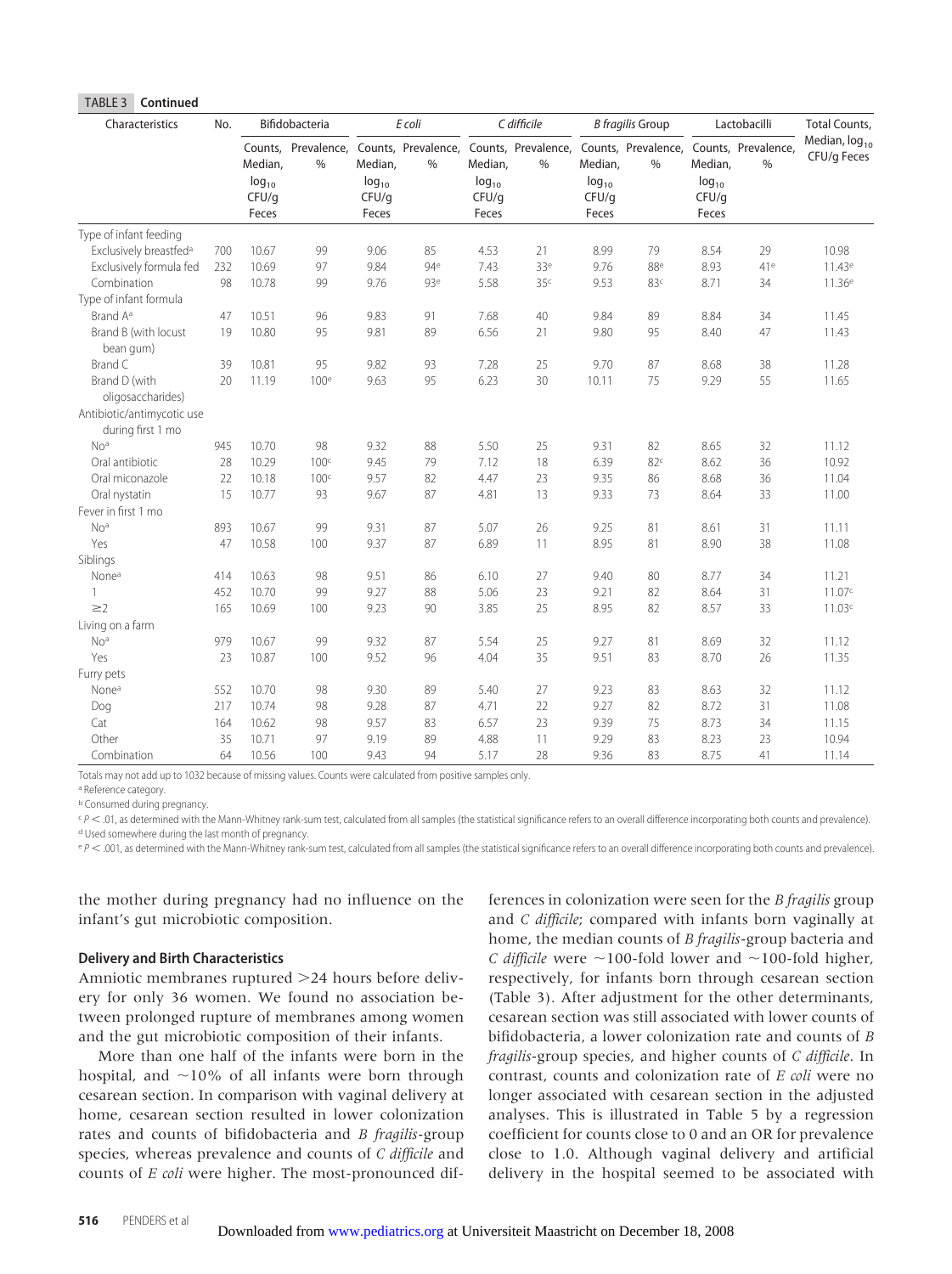| TABLE 4 Associations Between Determinants and Selected Gut Bacteria in Feces of Infants 1 Month of Age, as Determined in Multivariate |
|---------------------------------------------------------------------------------------------------------------------------------------|
| Analyses                                                                                                                              |

|                                                                         |        |                |        |            |        | Association |        |                         |        |              |
|-------------------------------------------------------------------------|--------|----------------|--------|------------|--------|-------------|--------|-------------------------|--------|--------------|
|                                                                         |        | Bifidobacteria |        | E coli     |        | C difficile |        | <b>B</b> fragilis Group |        | Lactobacilli |
|                                                                         | Counts | Prevalence     | Counts | Prevalence | Counts | Prevalence  | Counts | Prevalence              | Counts | Prevalence   |
| Cesarean section (compared<br>with vaginal delivery)                    |        | <b>ND</b>      |        |            |        | $+$         |        |                         |        |              |
| Hospitalization (d)                                                     |        | <b>ND</b>      |        |            |        | $^{+}$      |        |                         |        |              |
| Prematurity (compared with<br>term infants)                             |        | <b>ND</b>      |        |            | $^{+}$ |             |        |                         |        |              |
| Exclusive formula feeding<br>(compared with exclusive<br>breastfeeding) |        | <b>ND</b>      |        | $^{+}$     | $^{+}$ | $++$        |        | $^+$                    |        | $^+$         |
| Antibiotic use by infant (yes/no)                                       |        | <b>ND</b>      |        |            |        |             |        |                         |        |              |
| Miconazole use by infant (yes/<br>no)                                   |        | <b>ND</b>      |        |            |        |             |        |                         |        |              |
| Siblings (yes/no)                                                       | $^{+}$ | <b>ND</b>      |        |            |        |             |        |                         |        |              |

Results for determinants with no statistically significant results for any of the bacteria are not presented. Associations between determinants and counts were examined with linear regression analyses; models included the following independent variables: maternal education, maternal diet, maternal probiotic use, maternal antibiotic use, rupture of membranes, place and mode of delivery, gender, gestational age, birth weight, birth season, hospitalization after birth, type of infant feeding, antibiotic/antimycotic use by infant, fever of infant, siblings, farm residence, furry pets, and total bacterial count. Associations between determinants and prevalence of colonization (colonized compared to not colonized) were examined with logistic regression analyses; models included the following variables: maternal education, maternal diet, maternal probiotic use, maternal antibiotic use, rupture of membranes, place and mode of delivery, gender, gestational age, birth weight, birth season, hospitalization after birth, type of infant feeding, antibiotic/antimycotic use by infant, fever of infant, siblings, farm residence, and furry pets. ND indicates not determined (logistic regression analysis of prevalence of bifidobacteria was not performed because 99% of infants were colonized); +, positive association,  $P < 0.01$ ; +, positive association,  $P < 0.01$ ; -, negative association,  $P < 0.01$ :  $- -$ , negative association,  $P < 0.001$ .

higher counts and prevalences of *E coli* and *C difficile*, compared with home birth (Table 3)*,* these associations were present only in the unadjusted analyses.

Hospitalization after birth was associated only with a higher *C difficile* colonization rate after controlling for other determinants. The prevalence of *C difficile* increased  $\sim$ 13% per day of hospitalization, compared with nonhospitalized infants (OR: 1.13; 99% CI: 1.01–1.25).

Only 11 infants in this study population were born premature (37 weeks). These infants were colonized more often with *C difficile* (64%, as opposed to 23%), with considerably higher counts (7.12  $log_{10}$  CFU/g feces, compared with 5.06  $log_{10}$  CFU/g feces), compared with term infants (Table 3). With adjustment for other determinants, the counts were still statistically significantly higher (Tables 4 and 5). The OR was still consistent with a higher colonization rate (OR: 4.47) but was not statistically significant, probably because of the low power caused by the small number of infants. No association was found between the gut microbiota and birth weight, birth season, or gender of the infant.

## **Infant Feeding**

Most infants ( $n = 700$ ) were breastfed exclusively up to the first 1 month of life, whereas 232 infants were formula fed exclusively and 98 infants received a combination of breastfeeding and formula feeding. Exclusively formula-fed infants were more often colonized with *E coli*, *C difficile*, *B fragilis* group, and lactobacilli than were their exclusively breastfed counterparts, as shown in both the unadjusted (Table 3) and adjusted (Tables 4 and 5) analyses. The counts of *E coli*, *C difficile*, *B fragilis*

group, and lactobacilli were also significantly higher for formula-fed infants, compared with breastfed infants, in the unadjusted analyses. In the adjusted analyses, only counts of *C difficile* were still significantly higher for formula-fed infants, whereas counts of both *E coli* (*P* - .03) and *B* fragilis ( $P = .027$ ) still tended to be higher for formula-fed infants (not reaching the level of significance of  $P \leq .01$ ) (Table 5).

In our population, 4 brands of formula were used frequently. Brand B contained locust bean gum and brand D was enriched with oligosaccharides, whereas the others were not. Infants fed exclusively with 1 of these 4 formulas were compared. As shown in Table 3, infants fed the oligosaccharide-enriched formula (brand D) harbored greater numbers of bifidobacteria in their stools. After adjustment for the other determinants under study, counts of bifidobacteria (coefficient: 0.60; *P* - .04) and also counts of lactobacilli (coefficient:  $0.75$ ;  $P =$ .02) tended to be higher for infants fed formula D, compared with reference formula A (data not shown).

#### **Antibiotics, Antimycotic Agents, and Fever**

Oral use of antibiotics (mainly amoxicillin) by the infant during the first 1 month of life resulted in decreased numbers of bifidobacteria and *B fragilis*-group species. Lower counts of bifidobacteria were also observed after oral administration of the antimycotic miconazole (Tables 3 and 4). Infants who experienced a fever in their first 1 month of life did not have different gut microbiotic composition, compared with infants without a fever.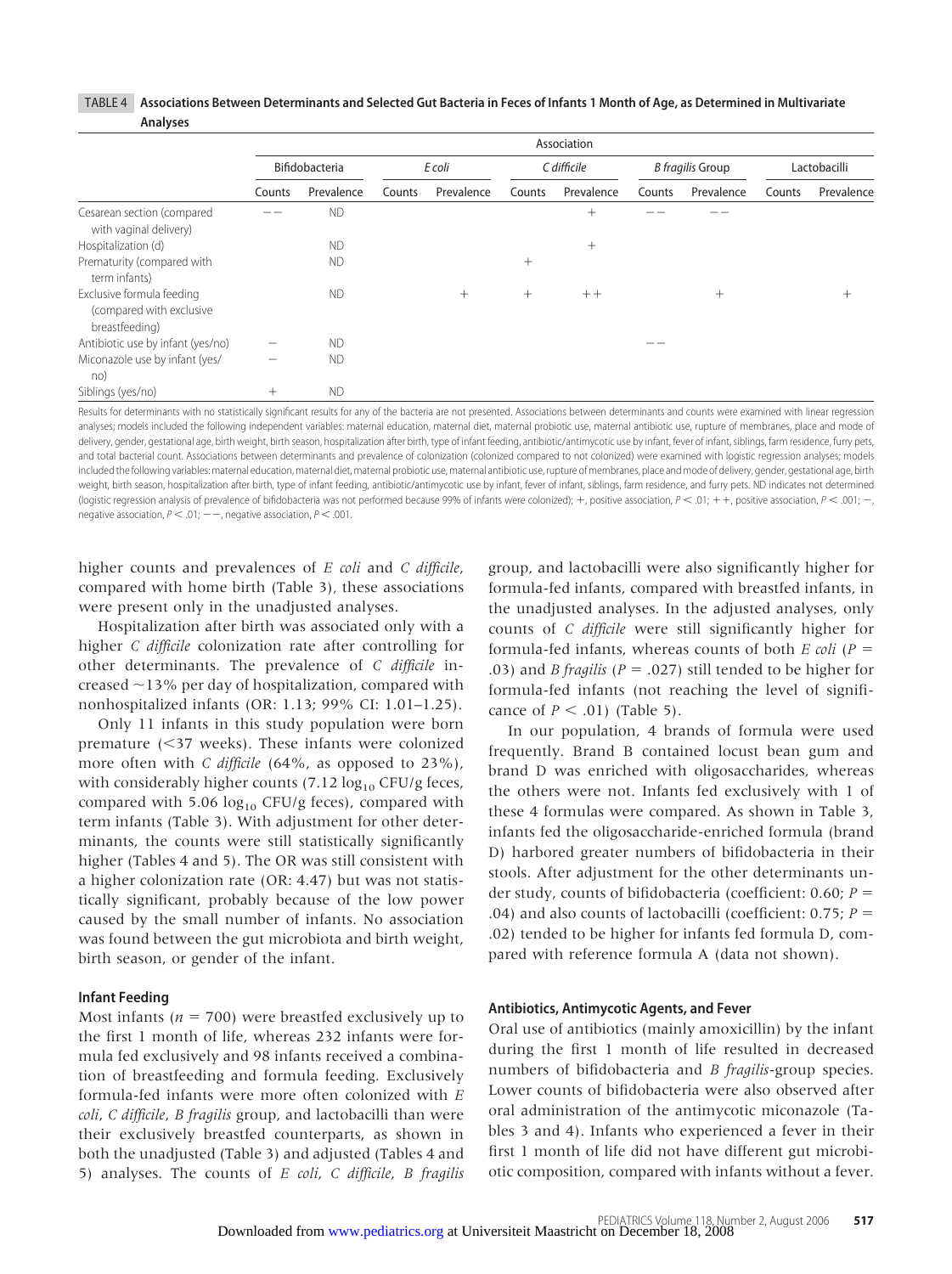| TABLE 5 Linear Regression Coefficients for Bacterial Counts and ORs for Presence of Gut Bacteria, With Respect to Determinants in Multivariate Analyses                                                                                                                                                                                                                                                                                                                                                                                                                                                                                                                                                                                                                                                                                                                                                                                                                                                                                                                                                                                                               |                                                             | Bifidobacteria |                               | Ecoli                                      |                            | Cdifficile                              |                                   | <b>B</b> fraqilis Group                    |                        | Lactobacilli                             |
|-----------------------------------------------------------------------------------------------------------------------------------------------------------------------------------------------------------------------------------------------------------------------------------------------------------------------------------------------------------------------------------------------------------------------------------------------------------------------------------------------------------------------------------------------------------------------------------------------------------------------------------------------------------------------------------------------------------------------------------------------------------------------------------------------------------------------------------------------------------------------------------------------------------------------------------------------------------------------------------------------------------------------------------------------------------------------------------------------------------------------------------------------------------------------|-------------------------------------------------------------|----------------|-------------------------------|--------------------------------------------|----------------------------|-----------------------------------------|-----------------------------------|--------------------------------------------|------------------------|------------------------------------------|
|                                                                                                                                                                                                                                                                                                                                                                                                                                                                                                                                                                                                                                                                                                                                                                                                                                                                                                                                                                                                                                                                                                                                                                       | Coefficient<br>$\mathfrak{S}$                               | OR (99% CI)    | Coefficient<br>$\mathfrak{S}$ | OR (99% CI)                                | Coefficient<br>g           | OR (99% CI)                             | Coefficient<br>Q                  | OR (99% CI)                                | Coefficient<br>Q       | OR (99% CI)                              |
| Lesarean section (compared with<br>vaginal delivery)                                                                                                                                                                                                                                                                                                                                                                                                                                                                                                                                                                                                                                                                                                                                                                                                                                                                                                                                                                                                                                                                                                                  | $-0.34(.003)^a$                                             | ⋚              | 0.07(677)                     | $1.04(0.38 - 2.83)$                        | 0.88(.24)                  | $2.07(1.01 - 4.25)$ <sup>a</sup>        | $-1.36 \, (< 0.001)$ <sup>a</sup> | $0.28(0.13 - 0.61)$ <sup>a</sup>           | 0.31 (.032)            | $0.84(0.42 - 1.70)$                      |
| Hospitalization (d)                                                                                                                                                                                                                                                                                                                                                                                                                                                                                                                                                                                                                                                                                                                                                                                                                                                                                                                                                                                                                                                                                                                                                   | $-0.01(0.365)$                                              |                | $0.04$ (.108)                 | $1.00(0.86 - 1.17)$                        | 0.06(.364)                 | $1.13(1.01 - 1.25)$ <sup>a</sup>        | 0.01(621)                         | $1.02(0.90 - 1.16)$                        | 0.02(0.306)            | $1.02(0.92 - 1.12)$                      |
| Prematurity (compared with<br>term infants)                                                                                                                                                                                                                                                                                                                                                                                                                                                                                                                                                                                                                                                                                                                                                                                                                                                                                                                                                                                                                                                                                                                           | 0.38(282)                                                   |                | $-0.81(0.109)$                | $0.11(0.01 - 1.15)$                        | $2.83$ (.007) <sup>a</sup> | $4.47(0.48 - 41.85)$                    | 0.38(.432)                        | $0.96(0.09 - 10.38)$                       | $-0.23(580)$           | $0.68(0.09 - 5.25)$                      |
| Exclusive formula-fed (compared<br>with exclusively breastfed)                                                                                                                                                                                                                                                                                                                                                                                                                                                                                                                                                                                                                                                                                                                                                                                                                                                                                                                                                                                                                                                                                                        | $-0.10(233)$                                                | ₽              | 0.24(031)                     | $2.90(1.22 - 6.89)$ <sup>a</sup>           | $1.03$ $(.003)^a$          | $1.88(1.13-3.11)a$                      | 0.25(.027)                        | $2.22(1.16 - 4.24)$ <sup>a</sup>           | 0.056(564)             | $1.64(1.03 - 2.60)$ <sup>a</sup>         |
| Antibiotic use by infant (yes/no)                                                                                                                                                                                                                                                                                                                                                                                                                                                                                                                                                                                                                                                                                                                                                                                                                                                                                                                                                                                                                                                                                                                                     | $-0.66$ $(.001)$ <sup>a</sup>                               |                | 0.06 (.825)                   | $0.57(0.12 - 2.66)$                        | 0.94(324)                  | $0.59(0.13 - 2.75)$                     | $-1.10 \, (< 0.001$ <sup>a</sup>  | $1.30(0.27 - 6.19)$                        | $-0.16(470)$           | $1.11(0.34 - 3.63)$                      |
| Miconazole use by infant (yes/no)<br>Siblings (yes/no)                                                                                                                                                                                                                                                                                                                                                                                                                                                                                                                                                                                                                                                                                                                                                                                                                                                                                                                                                                                                                                                                                                                | $-0.59$ (.003) <sup>a</sup><br>$0.25$ $(.001)$ <sup>a</sup> |                | $0.21$ (<.025)<br>0.41(.142)  | $0.60(0.13 - 2.90)$<br>$1.45(0.82 - 2.57)$ | $-0.32(277)$<br>0.04(965)  | $1.01(0.25 - 4.09)$<br>1.01 (0.66-1.56) | 0.174 (.506)<br>0.004(907)        | $1.49(0.27 - 8.20)$<br>$1.09(0.68 - 1.74)$ | 0.01(923)<br>0.17(468) | $27(0.38 - 4.25)$<br>$0.88(0.59 - 1.29)$ |
| Results for determinants with no statistically significant results for any of the bacteria are not presented. Coefficients are regression coefficients of association between determinants and counts, determined with linear<br>independent variables: maternal diet, maternal probiotic use, maternal antibiotic use, rupture of membranes, place and mode of delivery, infant gender, gestational age, birth weight, birth season, hospitalization after bir<br>antibiotic/antimycotic use by infant, siblings, farm residence, furry pets, and total bacterial counts. ORs of association between determinants and prevalence of colonized compared with not colonized were determined with l<br>regression analyses; models the followind variables; matemaleducation, matemal probioticuse; matemal antibioticuse; rupture of membranes, place and mode ilvery, infant genery, infant general bid weight, birth season, hospi<br>after birth, type of infant feeding, antibiotic/antinycotic use by infant, fever of infant, fever of infant, itblings, farm residence, and furry pets. ND indicates not determined (logistic regression analysis of prevalence |                                                             |                |                               |                                            |                            |                                         |                                   |                                            |                        |                                          |
| colonized)                                                                                                                                                                                                                                                                                                                                                                                                                                                                                                                                                                                                                                                                                                                                                                                                                                                                                                                                                                                                                                                                                                                                                            |                                                             |                |                               |                                            |                            |                                         |                                   |                                            |                        |                                          |

## **Home Environment**

Infants with older siblings had lower total bacterial counts per gram of feces than did infants without siblings, as seen in the unadjusted analysis (Table 3). After adjustment for these differences in total bacterial counts and other potential differences between infants with and without siblings, a greater proportion of bifidobacteria was found for infants with older siblings, compared with infants without siblings (Tables 4 and 5). Infants' gut microbiota was not associated with farm residence or the presence of furry pets in the home, as determined in both the unadjusted (Table 3) and multivariate (data not shown) analyses.

#### **DISCUSSION**

To our knowledge, this is the first large, prospective, epidemiologic study on determinants of gut microbiotic composition in early infancy. As a consequence of the large number of infants in the KOALA study, we were able to study the potential determinants in a multivariate manner and to distinguish their independent effects. The fecal samples were analyzed with real-time quantitative PCR assays. This molecular approach can be applied to high-throughput analyses with frozen samples, which makes this technique very suitable for a largescale epidemiologic study such as this. Furthermore, real-time quantitative PCR analyses overcome many of the limitations of traditional bacteriologic culture techniques, such as the low sensitivity, the low level of reproducibility because of the multitude of species to be identified and quantified, and the time-consuming aspects of the conventional methods.14 However, molecular techniques based on amplification of 16S rDNA require that the microbial cells in the sample first be lysed for the extraction of DNA. There is a vast difference in the susceptibility of the cells of different microbial species to lytic procedures. When only 1 lytic method is used, it is unlikely that template DNA for the real-time PCR analysis is extracted with equal success from all species.<sup>18</sup> Therefore, we chose to add a mechanical lysis step to the chemical lyses of the Qiagen stool mini kit.

A drawback of this study was the time between collection of the samples by the parents and processing of the samples in the laboratory, which was  $\sim$  1 day. Ott et al19 demonstrated clearly that the total amount of bacterial DNA, as well as the diversity of the microbiota, decreased significantly over such a time period. However, they also showed that the similarity (determined with denaturing gradient gel electrophoresis) of fecal samples processed directly and those processed after 24 hours remained high. This means that the dominant microbiota seems to be relatively stable. Furthermore, the aim of the present population-based study was to examine differences in gut microbiotic composition between subjects.19 It is not likely that the possible changes

 $^{\circ}$  Statistically significant results (at  $\alpha$ 

Statistically significant results (at  $\alpha = .01$ , 2-sided)

 $= 01, 2$ -sided).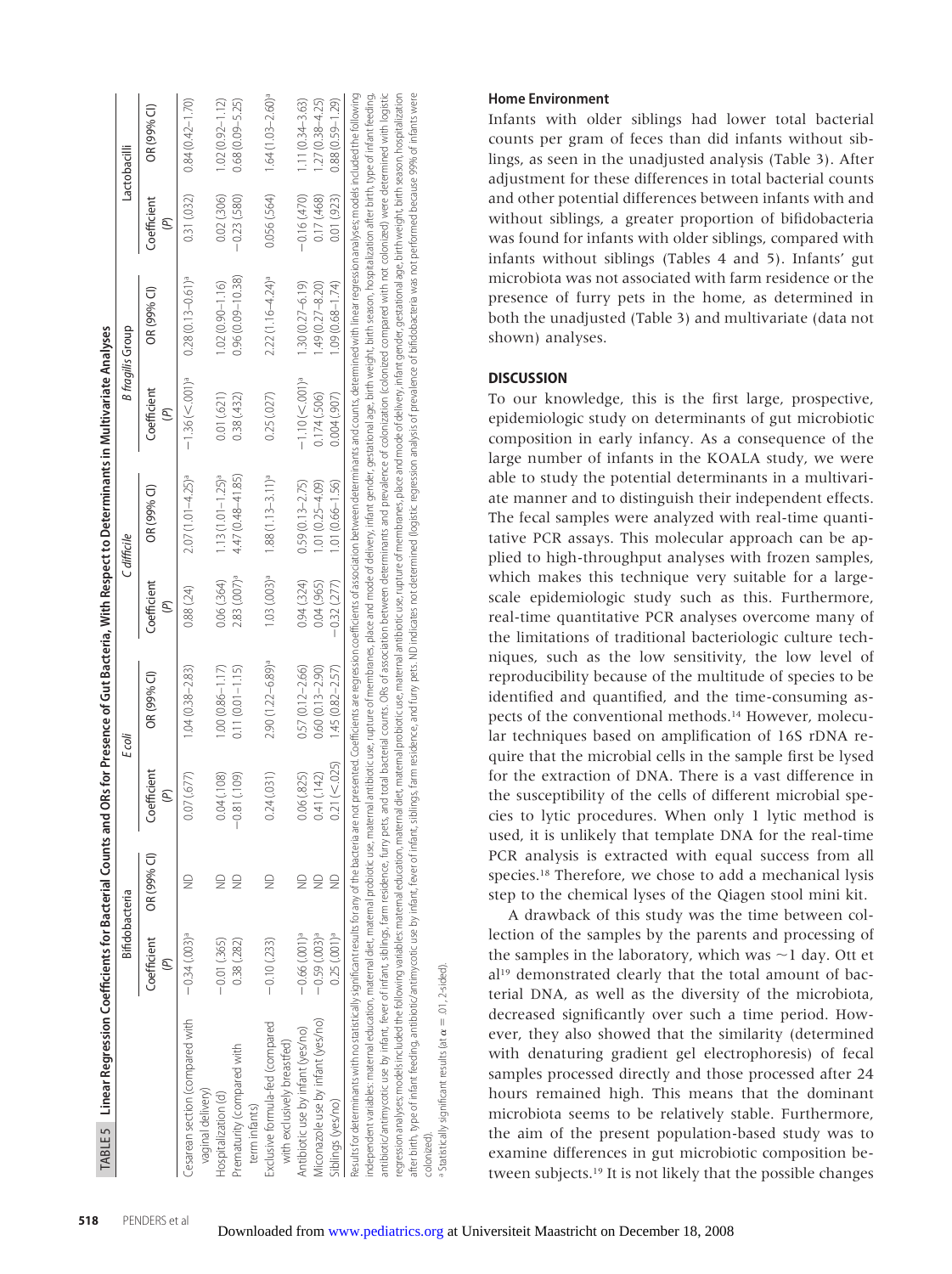in composition of the samples during transport were influenced by the determinants under study.

It was demonstrated previously that diet can have an influence on the gut microbiota. For example, introduction of an extreme vegan diet was shown to change bacterial fatty acid profiles in the feces.20 Also, an organic diet (consumption of foods that are produced without the use of synthetic inputs, such as synthetic fertilizers and pesticides, veterinary drugs, genetically modified seeds and breeds, preservatives, additives, and irradiation) may influence the gut microbiota, because organically produced foods include spontaneously fermented vegetables containing lactobacilli.21 We hypothesized that the maternal diet not only might be a determinant of the mother's gut microbiota but also might influence her infant's gut microbiotic composition. Indeed, maternal diet seemed to have some influence on the offspring's microbiota, as shown in the univariate analysis; *E coli* counts were lower and the prevalence and counts of *B fragilis*-group species tended to be lower for infants of mothers consuming organic diets. However, this association disappeared completely after adjustment for other determinants. This can be explained at least in part by the fact that mothers who consume an organic diet more often breastfeed their infants, compared with mothers with regular diets. This emphasizes clearly the need for multivariate analysis when the effects of determinants of gut microbiotic composition are studied.

We did not find an association between maternal use of probiotics during pregnancy and the intestinal microbiotic composition of the offspring at the age of 1 month. However, it is not unlikely that transfer of probiotic bacterial strains from mother to child occurs, especially when the child is exposed to maternal feces during vaginal delivery. Although probiotic bacteria do not colonize permanently the gut of adults,<sup>22,23</sup> this might be different for neonates, who do not yet have an established gut microbiota. Indeed, Schultz et al<sup>24</sup> confirmed such a transmission of probiotic strains from mother to child during birth; although the specific probiotic strain was present in very low numbers  $(10^4-10^5 \text{ CFU/g feces})$ for most infants, it persisted at least until the age of 6 months. In the present study, we did not investigate the presence of specific probiotic strains but focused on the total numbers of bifidobacteria and lactobacilli. Consequently, a putative small contribution of probiotic bacterial strains to the total number of lactobacilli or bifidobacteria would not be noticed. Furthermore, the pregnant women in our cohort used a wide range of different probiotic products, including different strains. This heterogeneity might explain why an association between probiotic use by the mothers and the gut microbiotic composition of the infants was not found. Firm conclusions regarding the effects of changes in the maternal microbiota itself cannot be made, however, because we have no data on the impact of maternal diet and probiotic use on the mother's own microbiota.

In addition to maternal diet and probiotic use, antibiotic use by the mother during the last month of pregnancy was selected as a potential determinant of the infant's microbiota. This was based on the notion that changes in maternal microbiota could affect the infant's microbiota. However, as for the previous 2 determinants, maternal antibiotic use was not found to be associated with any of the examined gut bacteria.

Prolonged rupture of amniotic membranes before delivery increases the risk of fetal infection, especially with group B streptococci.25 However, we found no association between prolonged rupture of membranes and the commensal gut bacteria under study. Because the presence of streptococci was not examined, we cannot draw any conclusions about the association between prolonged rupture of membranes and the presence of this specific group of bacteria in the infant's gut.

The colonization rate and counts of the *B fragilis* group differed most markedly between vaginally delivered infants and infants born through cesarean section. This is in agreement with 2 previous studies, which also found levels of members of the *B fragilis* group to be greatly reduced as a result of cesarean section.4,26 Furthermore, we found bifidobacterial counts to be lower (although this was less pronounced) and colonization rates of *C difficile* to be higher for infants born through cesarean section, compared with infants born vaginally at home.

After adjustment for potential confounding by the other determinants, the hospital environment itself had an effect only on the colonization rate of *C difficile*. Indeed, it is thought generally that infants are being colonized with this spore-forming, anaerobic, microorganism mainly through the hospital environment. It was reported previously that vaginal swabs collected just before delivery were uniformly negative for this organism.27 In contrast, *C difficile* was isolated from hands and stools of healthy hospital personnel and from a NICU, where spores may persist for months.<sup>28</sup> Although carriage of *C difficile* by healthy adults is uncommon,<sup>29</sup> the relatively high colonization rates among asymptomatic infants found in our study are in accordance with findings from previous studies.30–33 The highest carriage rate of *C difficile* in our birth cohort was among premature infants; 64% of the infants born before 37 weeks of gestation were colonized. Prematurity is associated strongly with hospitalization, which could explain in part the relatively high prevalence of *C difficile* in preterm infants. However, after controlling for other determinants, the counts of *C difficile* were still significantly higher in preterm infants than in term infants. Several factors that were not included in the present study may account for the higher numbers of *C difficile* in preterm infants, such as the immature gastrointestinal tract and delayed oral feeding.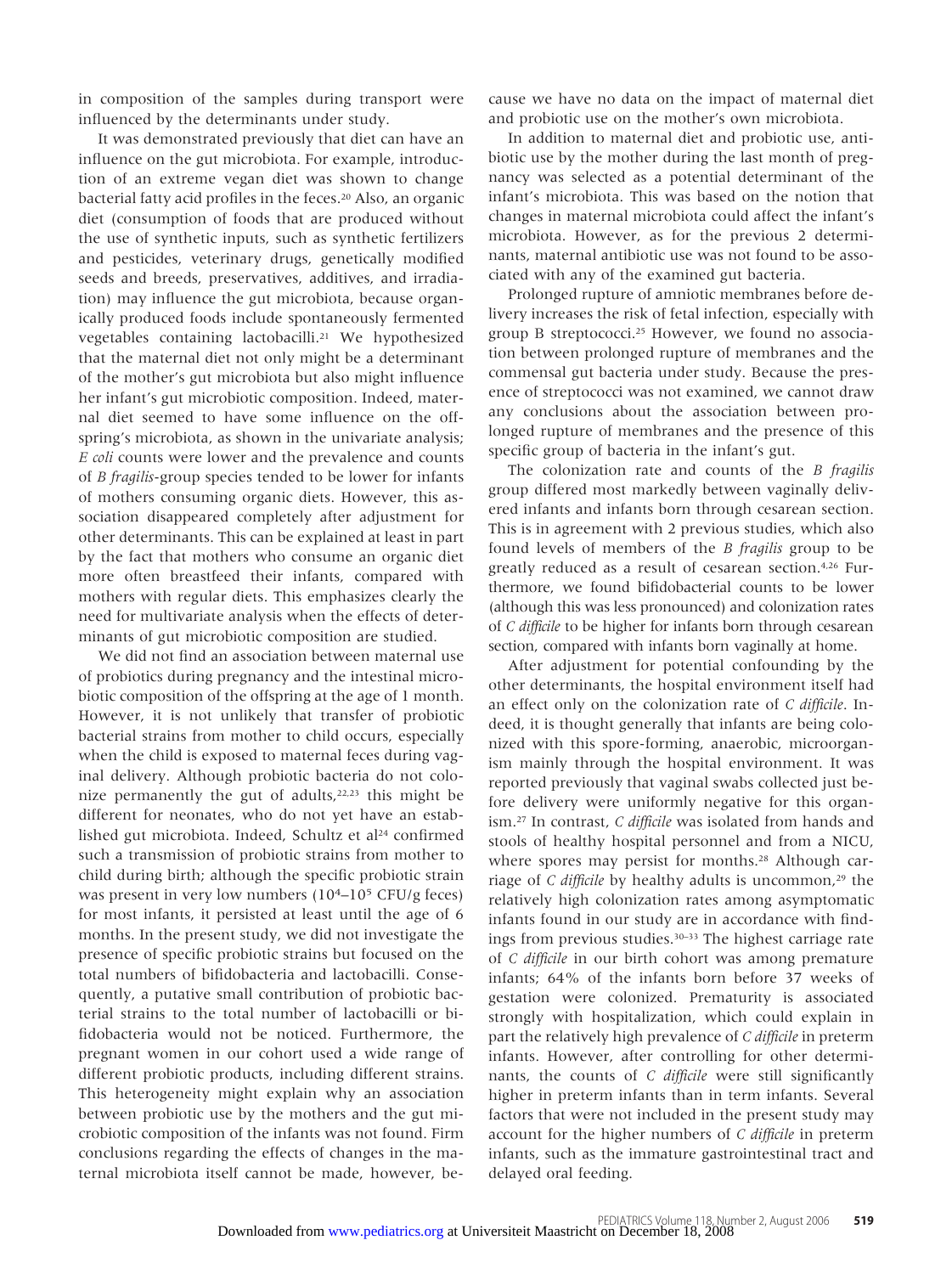Like previous studies, $11,34,35$  we found that breastfed infants had a microbiota dominated by bifidobacteria, with rates of colonization with *E coli*, *C difficile*, *B fragilis*group species, and lactobacilli that were significantly lower than those for formula-fed infants. Infants fed exclusively with a formula supplemented with a mixture of galactooligosaccharides and fructooligosaccharides (brand D) had higher counts of bifidobacteria and lactobacilli in their stools, compared with infants fed an unsupplemented formula. Although the compositions of the formulas differed not only in the oligosaccharide supplementation, it is well known that supplementation with oligosaccharides increases counts of lactic acid-producing bacteria.36,37 As opposed to the time of this study, presently most formulas are supplemented with oligosaccharides in the Netherlands; therefore, differences in gut microbiotic composition as a result of different formulas probably have disappeared.

Although the use of antibiotics may have a major effect on the composition of the gut microbiota, the effect differs between antibiotics.<sup>38</sup> Because of the small number of infants in our cohort who received oral antibiotic therapy in their first 1 month, we were not able to distinguish between different antibiotics. Nevertheless, oral antibiotic administration had clear-cut effects on the anaerobic microbiota, with counts of bifidobacteria and *Bacteroides* being decreased.

In the unadjusted analyses, total bacterial counts were lower in infants with siblings than in first children. After adjustment for these differences in total bacterial counts and all other determinants, the proportion of bifidobacteria was significantly higher in infants with older siblings, compared with first children, and counts of *E coli* also tended to be higher in infants with older siblings. Again, this emphasizes the importance of multivariate analyses in studying a range of determinants of the gut microbiota. Studies on the etiology of allergic diseases have often found a protective effect of older siblings.39 This sibling effect has been hypothesized to be a marker of early-life infections. However, direct evidence for this hypothesis is lacking.40 Because allergic diseases have also been linked to aberrant gut microbiotic composition,41,42 it has been suggested that this sibling effect in allergy could be partly attributable to the commensal gut microbiotic composition. To our knowledge, we are the first to demonstrate that having older siblings is indeed associated with the composition of the gut microbiota. It is clear, however, that the difference between children with and without siblings is small, and the clinical relevance of this difference remains to be elucidated.

#### **CONCLUSIONS**

Infant feeding had a major effect on the gut microbiotic composition in infants at the age of 1 month. Breastfed infants were less often colonized with bacteria other than bifidobacteria, compared with formula-fed infants. The effect of mode of delivery was also of major importance, especially regarding *Bacteroides*. Although passing through the birth canal (vaginal delivery) and thus coming in contact with maternal feces was associated strongly with the infant's gut microbiota, we found no effect on the infant's gut microbiota of determinants that potentially influence the microbial composition of maternal feces (maternal diet, antibiotic use, and probiotic use). Hospitalization and prematurity were both associated positively with *C difficile*. Antibiotic use reduced greatly the levels of obligate anaerobes (bifidobacteria and *Bacteroides*), whereas having older siblings was associated with slightly higher bifidobacterial counts. Term infants who were born vaginally at home and were breastfed exclusively seemed to have the most "beneficial" gut microbiota, with the highest numbers of bifidobacteria and lowest numbers of *C difficile* and *E coli*.

#### **ACKNOWLEDGMENTS**

This study was supported by grants from the Dutch Asthma Foundation, Triodos Foundation (Netherlands), and Royal Friesland Foods.

We thank Hanne Adams for assistance with analyses of fecal samples and all of the mothers and infants for participation in the KOALA study.

#### **REFERENCES**

- 1. Guarner F, Malagelada JR. Gut flora in health and disease. *Lancet.* 2003;361:512–519
- 2. Rastall RA. Bacteria in the gut: friends and foes and how to alter the balance. *J Nutr.* 2004;134(suppl):2022S–2026S
- 3. Bezirtzoglou E. The intestinal microflora during the first weeks of life. *Anaerobe.* 1997;3:173–177
- 4. Gronlund MM, Lehtonen OP, Eerola E, Kero P. Fecal microflora in healthy infants born by different methods of delivery: permanent changes in intestinal flora after cesarean delivery. *J Pediatr Gastroenterol Nutr.* 1999;28:19 –25
- 5. Heavey PM, Rowland IR. The gut microbiology of the developing infant: microbiology and metabolism. *Microbiol Ecol Health Dis.* 1999;11:75– 83
- 6. Penders J, Vink C, Driessen C, London N, Thijs C, Stobberingh E. Quantification of *Bifidobacterium* spp, *Escherichia coli* and *Clostridium difficile* in faecal samples of breast-fed and formulafed infants by real-time PCR. *FEMS Microbiol Lett.* 2005;243: 141–147
- 7. Gewolb IH, Schwalbe RS, Taciak VL, Harrison TS, Panigrahi P. Stool microflora in extremely low birthweight infants. *Arch Dis Child Fetal Neonatal Ed.* 1999;80:F167–F173
- 8. Bennet R, Eriksson M, Nord CE. The fecal microflora of 1–3 month-old infants during treatment with eight oral antibiotics. *Infection.* 2002;30:158 –160
- 9. Blakey JL, Lubitz L, Barnes GL, Bishop RF, Campbell NT, Gillam GL. Development of gut colonisation in pre-term neonates. *J Med Microbiol.* 1982;15:519 –529
- 10. Stark PL, Lee A. The bacterial colonization of the large bowel of pre-term low birth weight neonates. *J Hyg.* 1982;89:59 – 67
- 11. Stark PL, Lee A. The microbial ecology of the large bowel of breast-fed and formula-fed infants during the first year of life. *J Med Microbiol.* 1982;15:189 –203
- 12. Kummeling I, Thijs C, Penders J, et al. Etiology of atopy in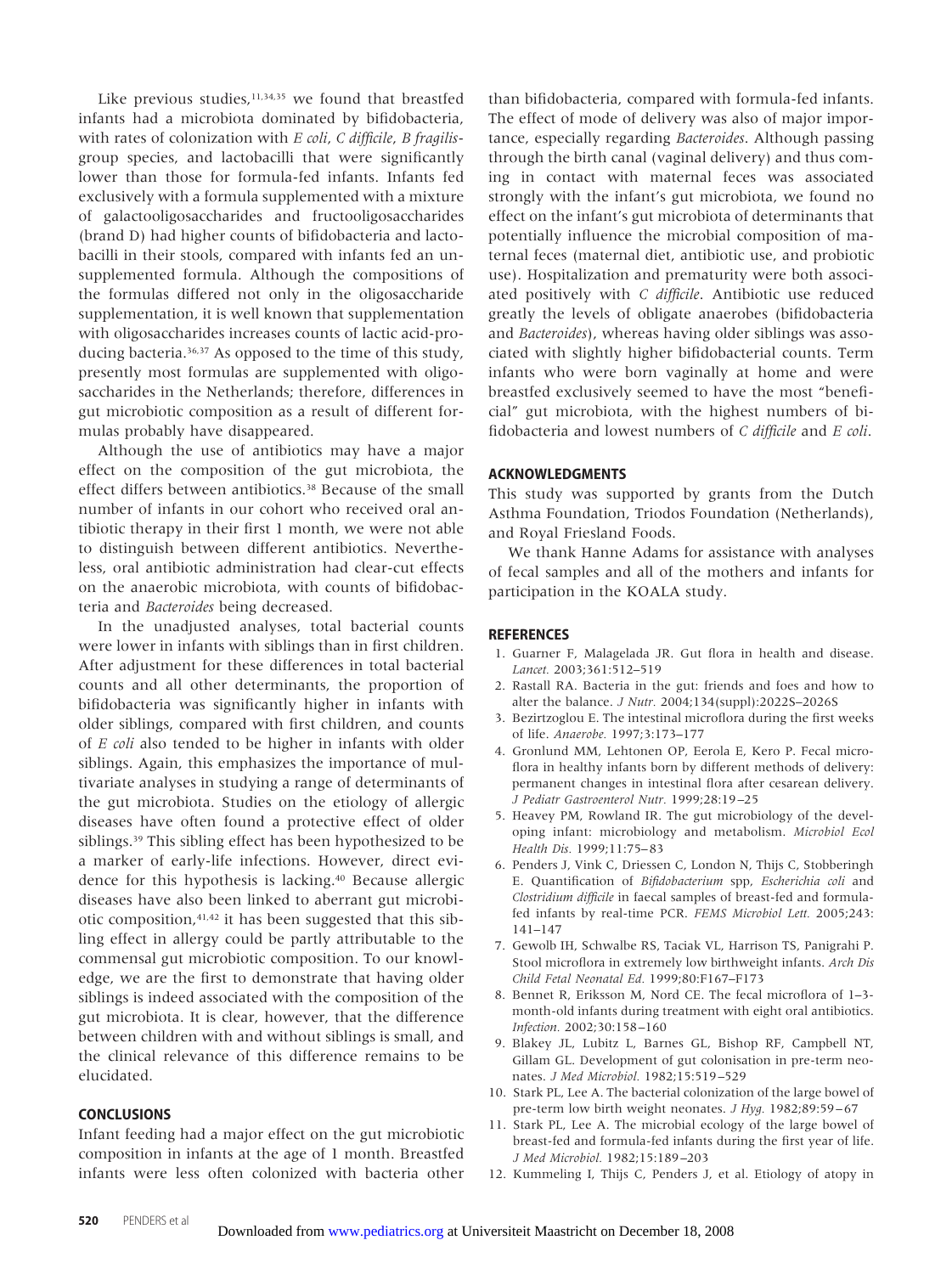infancy: the KOALA Birth Cohort Study. *Pediatr Allergy Immunol.* 2005;16:679 – 684

- 13. Bastiaanssen JM, de Bie RA, Bastiaenen CH, et al. Etiology and prognosis of pregnancy-related pelvic girdle pain: design of a longitudinal study. *BMC Public Health.* 2005;5:1
- 14. Huijsdens XW, Linskens RK, Mak M, Meuwissen SG, Vandenbroucke Grauls CM, Savelkoul PH. Quantification of bacteria adherent to gastrointestinal mucosa by real-time PCR. *J Clin Microbiol.* 2002;40:4423– 4427
- 15. Ott SJ, Musfeldt M, Ullmann U, Hampe J, Schreiber S. Quantification of intestinal bacterial populations by real-time PCR with a universal primer set and minor groove binder probes: a global approach to the enteric flora. *J Clin Microbiol.* 2004;42: 2566 –2572
- 16. Rinttila T, Kassinen A, Malinen E, Krogius L, Palva A. Development of an extensive set of 16S rDNA-targeted primers for quantification of pathogenic and indigenous bacteria in faecal samples by real-time PCR. *J Appl Microbiol.* 2004;97:1166 –1177
- 17. Nadkarni MA, Martin FE, Jacques NA, Hunter N. Determination of bacterial load by real-time PCR using a broad-range (universal) probe and primers set. *Microbiology.* 2002;148: 257–266
- 18. Tannock GW. Analysis of the intestinal microflora: a renaissance. *Antonie Van Leeuwenhoek.* 1999;76:265–278
- 19. Ott SJ, Musfeldt M, Timmis KN, Hampe J, Wenderoth DF, Schreiber S. In vitro alterations of intestinal bacterial microbiota in fecal samples during storage. *Diagn Microbiol Infect Dis.* 2004;50:237–245
- 20. Peltonen R, Ling WH, Hanninen O, Eerola E. An uncooked vegan diet shifts the profile of human fecal microflora: computerized analysis of direct stool sample gas-liquid chromatography profiles of bacterial cellular fatty acids. *Appl Environ Microbiol.* 1992;58:3660 –3666
- 21. Alm JS, Swartz J, Bjorksten B, et al. An anthroposophic lifestyle and intestinal microflora in infancy. *Pediatr Allergy Immunol.* 2002;13:402– 411
- 22. Bouhnik Y, Pochart P, Marteau P, Arlet G, Goderel I, Rambaud JC. Fecal recovery in humans of viable *Bifidobacterium* sp ingested in fermented milk. *Gastroenterology.* 1992;102:875– 878
- 23. Goossens D, Jonkers D, Russel M, Stobberingh E, Van Den Bogaard A, Stockbrügger R. The effect of *Lactobacillus plantarum* 299v on the bacterial composition and metabolic activity in faeces of healthy volunteers: a placebo-controlled study on the onset and duration of effects. *Aliment Pharmacol Ther.* 2003;18: 495–505
- 24. Schultz M, Gottl C, Young RJ, Iwen P, Vanderhoof JA. Administration of oral probiotic bacteria to pregnant women causes temporary infantile colonization. *J Pediatr Gastroenterol Nutr.* 2004;38:293–297
- 25. Benitz WE, Gould JB, Druzin ML. Risk factors for early-onset group B streptococcal sepsis: estimation of odds ratios by critical literature review. *Pediatrics.* 1999;103(6). Available at: www.pediatrics.org/cgi/content/full/103/6/e77
- 26. Bennet R, Nord CE. Development of the faecal anaerobic microflora after caesarean section and treatment with antibiotics in newborn infants. *Infection.* 1987;15:332–336
- 27. Al Jumaili IJ, Shibley M, Lishman AH, Record CO. Incidence and origin of *Clostridium difficile* in neonates. *J Clin Microbiol.* 1984;19:77–78
- 28. Kim KH, Fekety R, Batts DH, et al. Isolation of *Clostridium difficile* from the environment and contacts of patients with antibiotic-associated colitis. *J Infect Dis.* 1981;143:42–50
- 29. Knoop FC, Owens M, Crocker IC. *Clostridium difficile*: clinical disease and diagnosis. *Clin Microbiol Rev.* 1993;6:251–265
- 30. Tullus K, Aronsson B, Marcus S, Mollby R. Intestinal colonization with *Clostridium difficile* in infants up to 18 months of age. *Eur J Clin Microbiol Infect Dis.* 1989;8:390 –393
- 31. Oguike JU, Emeruwa AC. Incidence of *Clostridium difficile* in infants in rural and urban areas of Nigeria. *Microbiologica.* 1990; 13:267–271
- 32. Merida V, Moerman J, Colaert J, Lemmens P, Vandepitte J. Significance of *Clostridium difficile* and its cytotoxin in children. *Eur J Pediatr.* 1986;144:494 – 496
- 33. Larson HE, Barclay FE, Honour P, Hill ID. Epidemiology of *Clostridium difficile* in infants. *J Infect Dis.* 1982;146:727–733
- 34. Benno Y, Sawada K, Mitsuoka T. The intestinal microflora of infants: composition of fecal flora in breast-fed and bottle-fed infants. *Microbiol Immunol.* 1984;28:975–986
- 35. Yoshioka H, Iseki K, Fujita K. Development and differences of intestinal flora in the neonatal period in breast-fed and bottlefed infants. *Pediatrics.* 1983;72:317–321
- 36. Moro GE, Mosca F, Miniello V, et al. Effects of a new mixture of prebiotics on faecal flora and stools in term infants. *Acta Paediatr Suppl.* 2003;91:77–79
- 37. Rinne MM, Gueimonde M, Kalliomaki M, Hoppu U, Salminen SJ, Isolauri E. Similar bifidogenic effects of prebiotic-supplemented partially hydrolyzed infant formula and breastfeeding on infant gut microbiota. *FEMS Immunol Med Microbiol.* 2005;  $43.59 - 65$
- 38. Edlund C, Nord CE. Effect on the human normal microflora of oral antibiotics for treatment of urinary tract infections. *J Antimicrob Chemother.* 2000;46(suppl 1):41– 48
- 39. Strachan DP. Family size, infection and atopy: the first decade of the "hygiene hypothesis.*" Thorax.* 2000;55(suppl 1):S2–S10
- 40. Gibbs S, Surridge H, Adamson R, Cohen B, Bentham G, Reading R. Atopic dermatitis and the hygiene hypothesis: a casecontrol study. *Int J Epidemiol.* 2004;33:199 –207
- 41. Bjorksten B, Naaber P, Sepp E, Mikelsaar M. The intestinal microflora in allergic Estonian and Swedish 2-year-old children. *Clin Exp Allergy.* 1999;29:342–346
- 42. Kalliomaki M, Kirjavainen P, Eerola E, Kero P, Salminen S, Isolauri E. Distinct patterns of neonatal gut microflora in infants in whom atopy was and was not developing. *J Allergy Clin Immunol.* 2001;107:129 –134
- 43. Liu C, Song Y, McTeague M, Vu AW, Wexler H, Finegold SM. Rapid identification of the species of the *Bacteroides fragilis* group by multiplex PCR assays using group- and speciesspecific primers. *FEMS Microbiol Lett.* 2003;222:9 –16
- 44. Walter J, Hertel C, Tannock GW, Lis CM, Munro K, Hammes WP. Detection of *Lactobacillus*, *Pediococcus*, *Leuconostoc*, and *Weissella* species in human feces by using group-specific PCR primers and denaturing gradient gel electrophoresis. *Appl Environ Microbiol.* 2001;67:2578 –2585
- 45. Heilig HGHJ, Zoetendal EG, Vaughan EE, Marteau P, Akkermans ADL, de Vos WM. Molecular diversity of *Lactobacillus* spp and other lactic acid bacteria in the human intestine as determined by specific amplification of 16S ribosomal DNA. *Appl Environ Microbiol.* 2002;68:114 –123